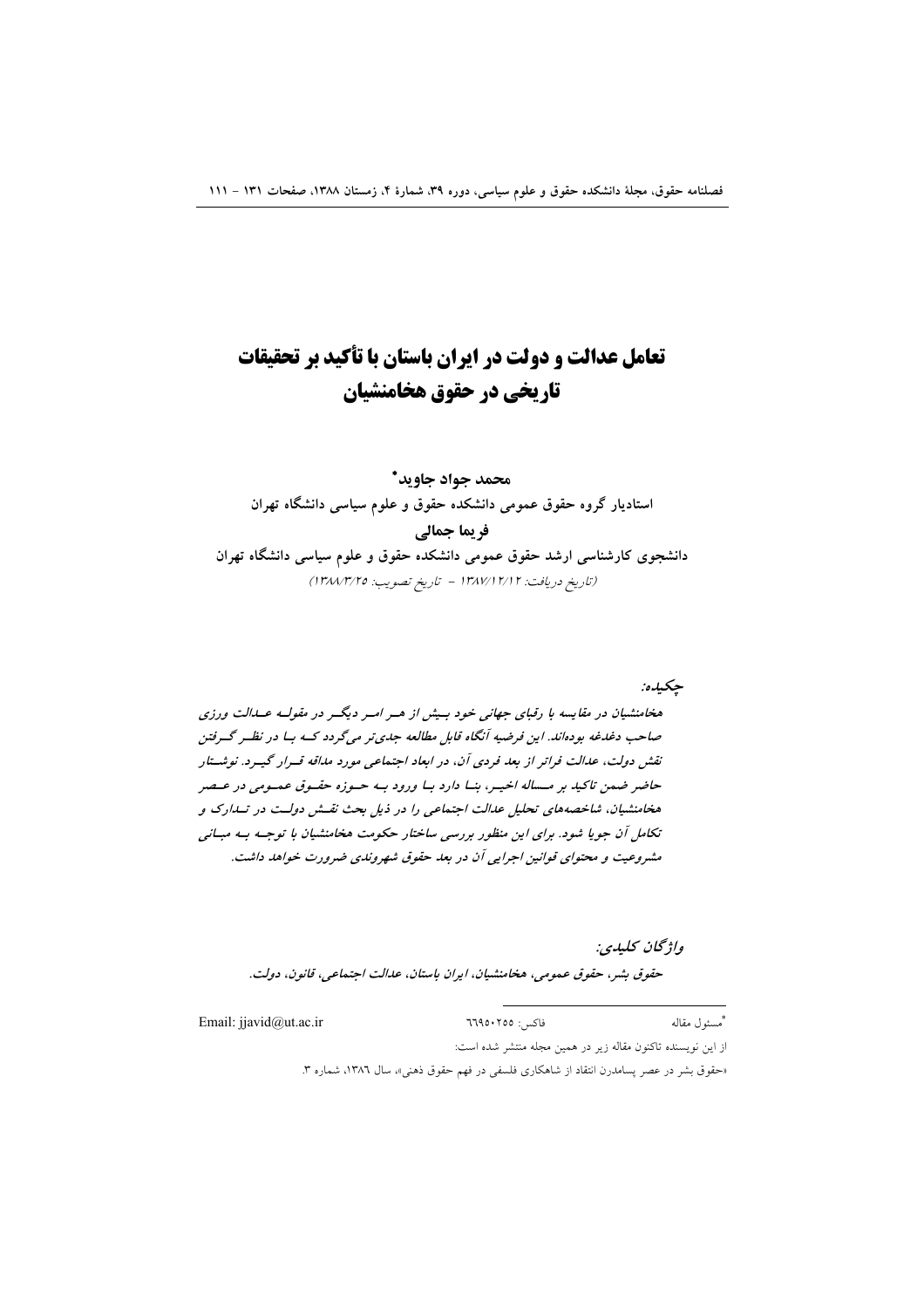#### مقدمه

عدالت آرمانی است که از نخستین روزهای شکل گیری جوامع، بشر همواره به دنبالش بوده و از آن به عنوان معیاری برای سنجش درست از نادرست به خـصوص در عرصـهی عملکـرد حکومتها استفاده کرده و به جرأت میٍتوان گفت که اساساً یکی از اهداف اصلی شکل گیــری «نهاد حکومت» بوده است. ایران از جمله سرزمینهایی است که با تاریخ کهن خود غنی تـرین تجربه را در امر حکومت داری در خود دارد. عدالت از عناصر لایتغیر هویت ایرانـی بــه شــمار می رود و از دیرباز ایرانیان دغدغهی عدالت و انصاف داشته و حکومت را با این معیار سنجیده و با این دید بر آن صحه گذاردهاند. با این توضیح که فهم رایـج از عـدالت بـا مفهـوم دیــن در ایران باستان بشدت درآمیخته، البته اینکه واقعاً مراد و مصداق ایرانی از عدالت انسانی چه بوده و تا چه میزان با نظریههای عدالت معاصر مطابق است، تا حدودی در ذیل همین بحث تعامـل بین عدالت و دین در تاریخ ایران قابل فهم است. قوانین حکومتی به مثابه بازوهـای اجرایـی و توسعه دادگری همواره مورد توجه مردم بوده است و طبعاً به عنـوان ابـزاری دوگانــه، ظرفیــت بهرهبرداری طرفینی شهروند– دولت از مقوله عدالت را فراهم می ساخته است. از ویژگی هـای تفسیر دوگانه از ابزاری واحد، آن بود که در صورت تخطی هریک از آن محور مشترک، مجــوز طغيان عليه قانون حكومتى يا عادت مردمى را فراهم مىكرد. ارشاد، انتقاد، اعتراض، اعتـصاب، شورش و قیام در درجه نخست برای اصلاح یعنی بازگشت به عدالت بوده و تـاریخ ایــران در دوره بلند عمر خود انواع این نوع مخالفتها با حاکمیت را تجربه کرده است. که آخـرین قیـام برای عدالت، ظهور و وقوع انقلاب اسلامی ایــران بــه مثابــه اَخــرین انقــلاب کبیــر هــزاره دوم میلادی در جهان میباشد. این مقاله درصدد توضیح این مبنا در اندیشه ایرانی و نقش دولت در تقويت تعامل با عدالت براي جامعه ايران است. براي اين منظر پايگاه نخستين، طبعـاً نخــستين دولت قدرتمند ایرانی یعنی هخامنشیان میباشد. توضیح این مساله در ذیل تـاریخ هخامنـشیان نبايد اين تلقى را برخواننده القا كند كه نويسندگان در صدد توجيه ستمهايي بودهاند كه عمـوم يادشاهان مبرا از آنها نبودهاند. بلكه هدف اصلي مقاله حاضر آن است تا با يژوهشي اكتــشافي و بدون داشتن فرضیهای خاص، میزان پایبنـدی حکومـت هخامنــشیان بـه معیـاری اصــیل چــون عدالت را که امروزه مبنایی برای حکمرانی خوب و مشروعیت نظـام سیاسـی مـیباشـد مـورد ارزیابی قرار دهد و میزان عدالت در عمل عمال حکومتی و نـوع رفتـار آنـان بـا شـهروندان را مطالعه نماید. نتیجه نهایی می تواند در آینده مقیاسی برای مطالعه تطبیقی نظـام حکـومتی ایـران باستان با همعصران يوناني آنان باشد. بنابراين، مقاله حاضر در دو فـصل و هفـت گفتـار در دو بعـد كـلان سـاختار حكـومتى (فـصل اول) و نحـوه تعامـل مردمـى (فـصل دوم) بــه بررسـى شاخص های صوری و محتوایی در عصر حکومت هخامنشیان می پردازد. طبیعی است تا ضــمن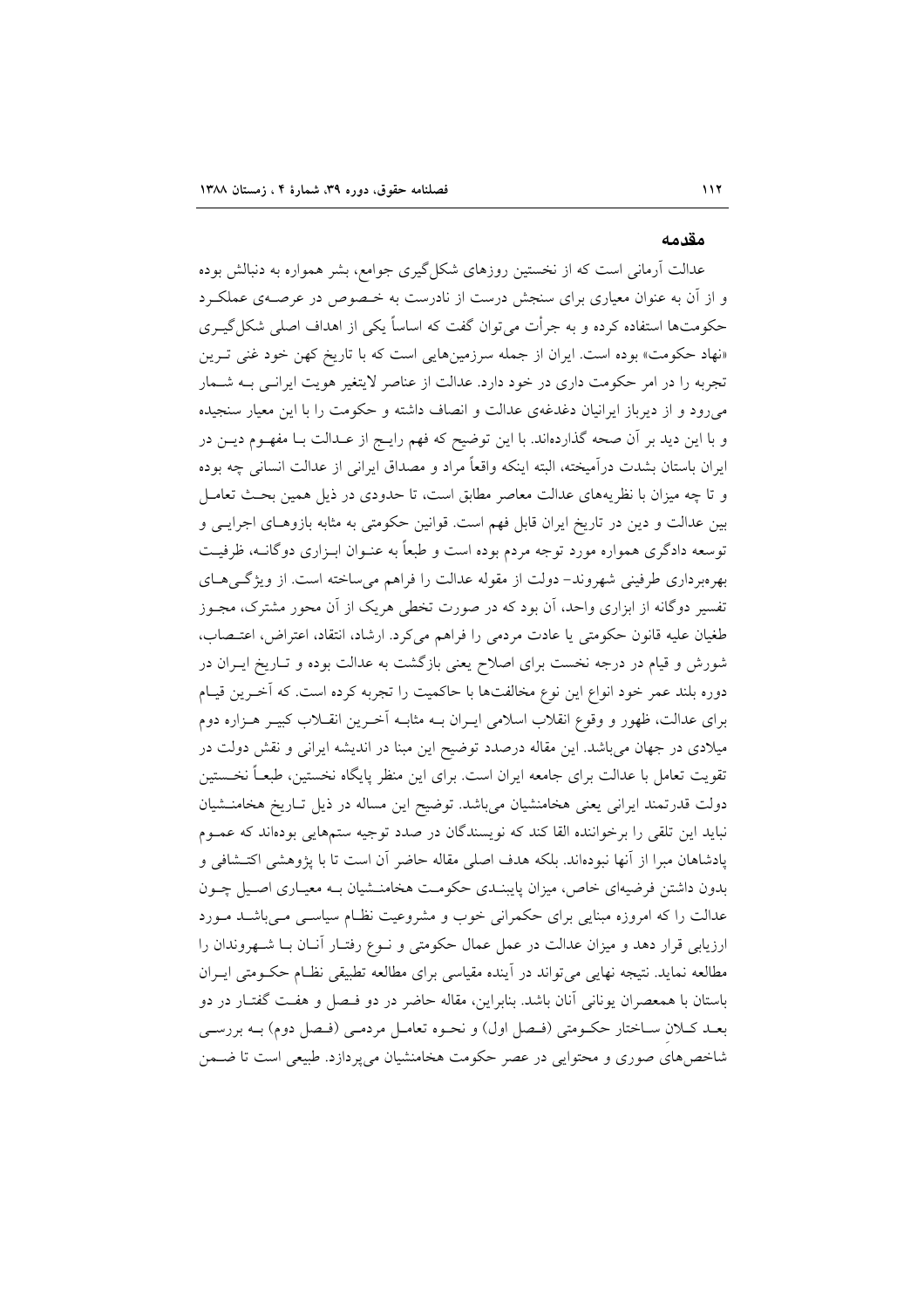بحث از مبانی حاکمیت و مشروعیت در فصل نخست، از چهـار نـوع رنـج اجتمـاعی مــشترک میان ابنای بشر یعنی بیماری، بیکاری، نادانی و فقر نیز در فصل دوم سـخن گفتـه، راهکارهــای حاکمان برای درمان یا تسکین این آلام را جویا شویم. لذا این مقاله با این پیش فرض کـه هــر دستاورد بشری تکاملش تدریجی بوده و ریشهای در تاریخ دارد قصد دارد به بررسی وضـعیت عدالت اجتماعی در نخستین دولت ایرانی به مفهوم امروزی آن یعنی دولت هخامنـشی کـه از ٥٥٩ تا ٣٣٠ ق.م در ايران حكومت داشتهاند (گيريشمن، ١٣٧٤، ١٣٤) بپردازد. اما از آنجـا كــه شـكل حکومت در محتوای آن موثر است زیرا تا ساختار حکومت اقتـضای شایـستگی و عـدالت را نداشته باشد در عمل هم عدالتي وجود نخواهد داشت. نوشتار حاضر بر اين مبنا ابتدا وضـعيت عدالت در حکومت هخامنشی را از منظر ساختار حکومت و سپس نحوهی عملکرد در ارتبـاط با مردم می سنجید و در هر یک مولفههایی که می تواند مبین وجود عـدالت در ایــن دوره باشــد مورد بررسی قرار خواهد گرفت.

## فصل اول: عدالت و مشر وعيت حكومت

به درستی می توان گفت که نوعی آمیختگی اساسی بین مفهوم عدالت و حکومت وجود دارد. در ایران باستان نیز این مساله موجب گردیده تا حکمرانان همواره از عدالت سخن گفته، خویشتن را یادشاهی عادل بدانند که از سوی خدا بدین ماموریت گماشته شدهاند. از این منظر تحقق عملی عدالت دارای نوعی بداهت برای عموم است بطوری که برای تحقق آن، حاکمان محتاج تعاریف حکما نیستند. هر چند باید معترف بود که در زبان فارسی نیز همچون سایر زبانها در تعریف چیستی عدالت سخن بسیار است. از این رو اگر بخواهیم احصایی از این موارد داشته باشیم باید گفت واژهٔ «عدل» می تواند معانی متعدد داشته باشد از جمله: متعادل و موزون بودن؛ تساوی و نفی هر گونه تبعیض؛ رعایت حقوق افراد به گونهای که به هر صاحب حقی آنچه را که استحقاقش را داراست، اعطا شود؛ رعایت استحقاقها در اعطای کمالات و خودداری نکردن از اعطای کمال به هر چیزی که امکان بهرهمندی از آن کمال را داراست. اما اّنگاه که هدف تعیین نوعی تعامل بین ساختار حکومت و مساله عدالت است بسیار طبیعی است عدالت فراتر از این امور و یا ضمن در بر داشتن همه این تعاریف، بیش از هر چیز بر بعد اجتماعی متکی باشد. مطالعه تاریخ هخامنشیان نیز نشان میدهد که ذهن حاکمان و حکیمان آن عصر آنگاه که بر امر عدالت ناظر بوده، مفهومی مشابه را قصد می نموده است. در فصل نخست این مقاله از سه بعد کلان در ساختار حکومت هخامنشیان همچون مشروعیت، مقبولیت و قانونمداری سخن گفته میشود که حکایت از تلاش آنان بر بنای ساختاری عادلانه از منظر سیاسی در آن عصر بوده است.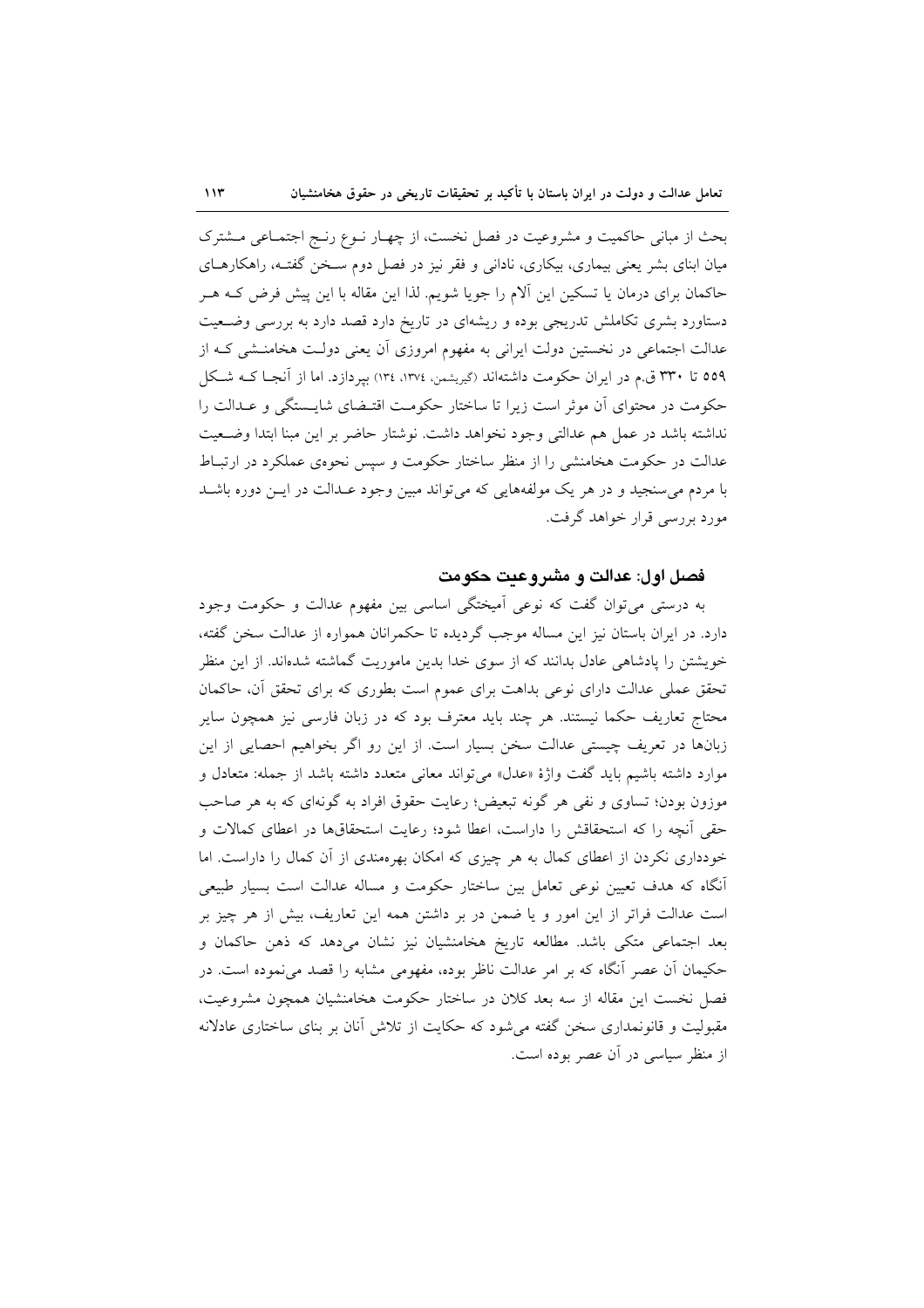گفتار اول: منشا حاکمیت و مبانی مشروعیت

بدنهی اصلی حکومت مرکزی هخامنشی و امپراطوری وسیع أن را شاهنشاه هخامنشی و چند شورا، که در راس آنها پادشاه قرار گرفته بود و ریاست عالیه آنها را بر عهده داشت، تشکیل میداد. حقوق و امتیازاتی که شاه ایران از آن برخوردار بود، از این امر سرچشمه می گرفت که سلطنت موهبتی الهی تلقی میگردید که از طرف اهورا مزدا تفویض می شد (احتشام،٢٥٣٥، ٤٢). به همين جهت قوه مقننه، قضائيه و مجريه در دست أنها قرار داشت و ارادهى أنها در هر مورد موجب وضع قوانین و ایجاد نظامات و مقررات بوده و بصورت فرمان این اراده ظاهر می شده است(اشرف احمدی،١٣٤٦، ٣٢). به طور خلاصه پادشاهان هخامنشی مقام سلطنت، بركت، نعمت، سعادت، بقاء مملكت، زندگی و هست و نیست ملک ملت را همه از اهورامزدا میدانستند (اشرف احمدی، ۱۳٤٦، ۷٤). در نتیجه «خورخه» (فر) یعنی شکوه و جلال شاهی که به زبان دری فرمی ایزدی گفته شده، در شخص شاه موجود بوده است و این مانند هالهای افتخاری شمرده شده که همیشه همراه پادشاه آریایی بوده و نشانهی آن دانسته شده که این شاهان در آسمان، در کنار خدا جای خواهند داشت (احتشام، ۲۵۳۵، ٤٢). به نظر می رسد که همین اعتقادات راسخ و قاطع و ایمان کامل به آفریدگار توانای جهان موجب بیداری وجدان و حس عدالت خواهی در اغلب شاهنشاهان هخامنشی و توجه خاص آنان به اجرای قانون و عدالت بوده است که باعث می شد شاه از حق قانونگذاری خود سوء استفاده ننماید (اشرف احمدی، ١٣٤٦، ٣٢- ٧٤). این فرمانروایی مطلق بر راس امور تا آخر عمر حکومت هخامنشی و از آن پس تا آخر عهد ایران باستان استوار ماند؛ اما این رسم و روش تا زمانی برقرار بود که شاهنشاه از طريق «قانونمندي، عدالت و صداقت» منحرف نمي شد؛ زيرا در اين صورت نيروي اهورایی از وی سلب می شد و از اوج قدرت به حضیض ذلت فرو می افتاد؛ همان نیرویی که «فره ایزدی» خوانده می شد و همواره نگهبان فرمانروا بود و هرگاه این (فره) او را ترک می کرد کار او به آخر می رسید (بیانی، ۱۳۸۱، ۱۷۷ الی ۱۷۸).

### گفتار دوم: تفکیک قوا و مقبولیت در حکومت

۱– همانطور که قبلاً هم گفته شد در عصر هخامنشی شاهنشاه در راس امور کشور قرار داشت و به همین منظور ریاست عالیهی امور قانونگذاری، اجرایی و قضایی بر عهده وی بوده است (اشرف احمدي، ١٣٤٦، ٣٢). اما در كنار يادشاه در اين عصر دربار سلطنتي را، مجالسي از اشرف و روسای قبایل تشکیل میداد و پادشاه در مواقع دشوار راجع به امور مهم کشور با آنها مشورت میکرد و پس از آن با موافقت آنان اتخاذ تصمیم مینمود. هردوت در این باره می نویسد: «در ایران شاهان و حکمرانان به هیچ وجه در کار خود آزاد نیستند و نظریات و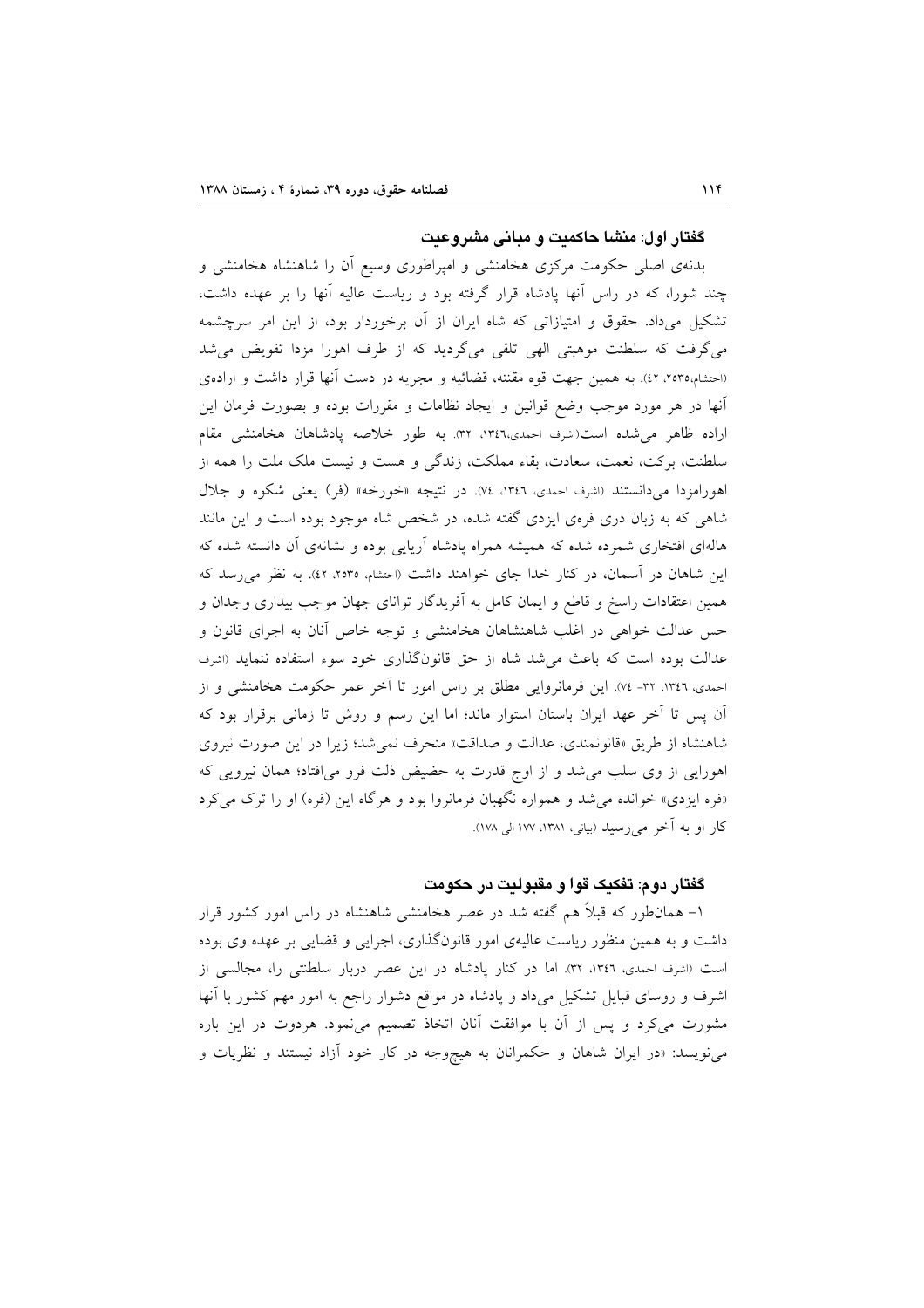خیالهای خود را در مجلس پیشنهاد میکنند تا پس از صلاحدید و تصویب بزرگان کشور به موقع اجرا گذاشته شود» (مردوت، ١٣٥٥، ١٣٤). پروفسور ايليف خاورشناس انگليسي در اين باره معتقد است که فرمانهای سلطنتی که یکی از منابع حقوق محسوب می شده خواه جنبه کلی و عمومی داشته یا به منزلهی حکم و دستور اداری در مورد خاص به شمار میرفته است ابتدا از طرف شورای سلطنت صادر و سیس به امضا و تایید شاه می رسیده است(اشرف احمدی، ۱۳٤٦، ۳۲). از این دوره سه مجلس شناسایی شده که عبارتند از: مجلس فرزانگان که مرکب از قضات سلطنتی (دائه بره) بوده و در حل معضلات دولتی و قضایی تصمیمگیری می نموده است، شورای سلطنتی مرکب از پناهندگان، تبعید شدگان سیاسی، فیلسوفان و غیره برای مشورت در امور سیاسی و مجلس نظامی مرکب از افسران عالیرتبه برای اخذ تصمیمات مهم نظامی بوده است(احتشام، ۲۵۳۵، ٤٤). ۲- بنابراین، چون یادشاه بایستی در تصمیمگیریهای مهم این شوراها را طرف مشورت قرار می داد و با کمک آنها تصمیم نهایی را اتخاذ می نمود (Briant , 1996, p.91)، عنوان استبداد و مطلق العناني را نمي توان به طور مطلق در مورد پادشاهان هخامنشي به كار برد زیرا شاهنشاهان هخامنشی چنانکه آمده، به طور کلی با علاقهمندی و توجه به نصایح اشخاص باهوش و عاقل در امر حکومت گوش میدادند (احتشام، ۲۵۳۵، ٤٣ - ٤٥). در امور اجرایی هم هزاره پئی تیش (هزارپت) بعد از شاهنشاه شخص اول کشور و حائز مقام اول بوده است(بیانی،۱۳۸۱، ۱۸۱) و به تعبیر امروزی می توان او را نخست وزیر دانست. وسعت عملیات هزاریت بسیار گسترده بوده و برای اینکه بتواند از عهدهی انجام وظایف برأید منشیهای متعدد داشت (کخ،۱۳۸۵، ۱۲) و علاوه بر مقام رئیس تشریفات که بالاترین مقام اداری از حیث ادارهی کارمندان و كارگران استخدامى از طرف حكومت بوده، وى مقام فرماندهى كل گارد سلطنتى يا جاویدانهای مشهور را نیز داشته است (بیانی،۱۳۸۱، ۱۸۱– ۱۸۲). علاوه بر این ساختار حکومت مرکزی، هخامنشیان این طریق را قائل شدند که برای حفظ قدرت سلطنت، تجزیه قوای مقتدرین لازم است و از جمع شدن قدرت در نقطهی واحد باید احراز نمود. بنابراین برای ممانعت از اجتماع قوه در دست یکنفر سرتاسر امپراتوری پهناور هخامنشی را از لحاظ اداری- مالیاتی به چند قسمت و ایالت تقسیم کردند(سایکس، ۱۳۲۳، ۲۱۱). در راس هر ایالت یاساتراپ شهربان یا والی مستقلی وجود داشت با عنوان خشثرپاون (زرین کوب، ١٣٧٥، ٧٩) که از طرف یادشاهان هخامنشی تعیین می شدند و غالباً از بستگان شاه، امرای محلی و گاه شاهزادگان هخامنشی یا سرکردگان طوایف پارس و ماد و اشراف انتخاب می شدند و بالاترین مقام در هر ايالت بودند (شايان، ١٣٥١، ١٢٢). اين والي در ولايت تحت حكم خويش نايب السلطنه محسوب می شد و در اجرای عدالت و نظارت بر امور، اختیاراتش وسیع و منبعث از قدرت بی شائبهی شاه بود (زرین کوب، ۱۳۷۵، ۷۹). ۳- در عصر هخامنشی با توجه به فدرالی اداره شدن آن از بدو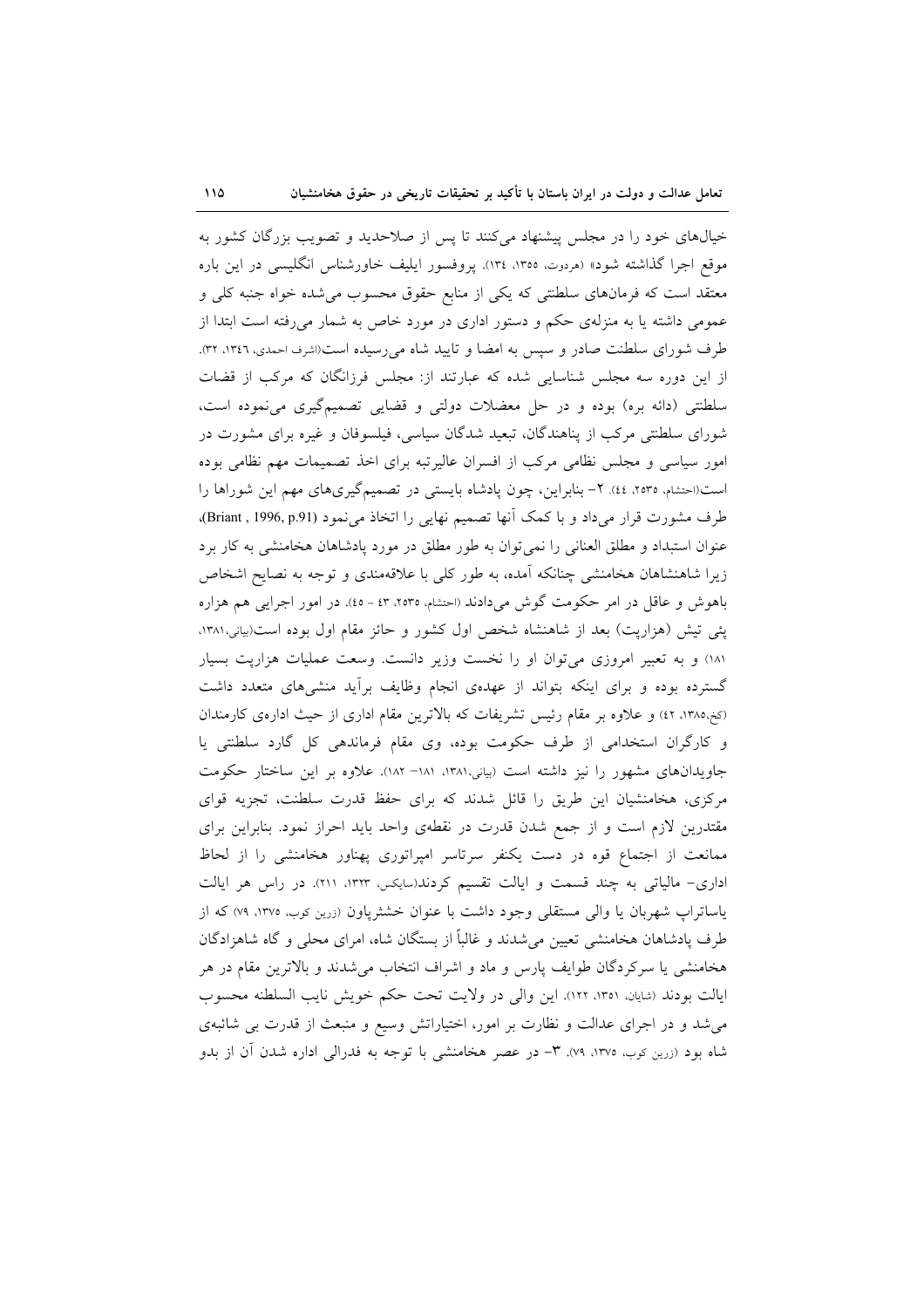تاسيس حكومت، پادشاهان ايران براي اينكه دائم در جريان اوضاع و احوال اجتماعي و سياسي کشور باشند و در مواقع مهم بتوانند تدابیر لازم به کار برند، دستگاهی موسوم به چشم شاه «سَپَدَک» را ایجاد کردند. از جمله وظایف کارمندان این دستگاه نظارت و مراقبت در کارهای ماموران کشوری و لشکری در سرتاسر امپراتوری و تهیه گزارش راجع به طرز رتق و فتق امور جاری و حسن یا سود جریان کارها برای شاهنشاه ایران بوده است (احتشام، ۲۵۳۵، ٤۷- ٤٨). آنها ناگهان و غالباً سرزده به قلمرو این ساتراپها میآمدند، دفاتر، خزائن ولایات را بررسی میکردند و در باب نحوهی اجرای عدالت و جمع آوری مالیات از طبقات مختلف باز جویی می نمودند (زرین کوب، ۱۳۷۰، ۸۰). مراقبت این بازرسان غالباً با چنان دقت انضباطی همراه بود که گزارش آنها امکان داشت به عزل و حتی قتل مقامات عالی ولایات نیز منتهی شود (زرین کوب، ١٣٦٤، ٢١٧) و همزمان با تاسيس دستگاه بازرسي شاهنشاهي، امور مخفي و امنيتي بر عهده سازمان دیگری بود که ریاست آن را شخصی دارای عنوان گوشکه بر عهده داشت و یونانیها او را زیر عنوان بازیلئوس اوتا (گوش شاه) میشناختند(احتشام، ۲۵۳۵، ٤٨). این سازمان جاسوسی در تمام استانهای امپراتوری فعالیت داشت به هر استان ماموران عالیرتبه اعزام می شدند که اوضاع آن استان را زیر نظر بگیرند و فعالیتهای ساتراپ و حتی فرماندهان لشکری را کنترل كنند. اين جاسوسان اطلاعات خود را پنهاني در اختيار پادشاهان هخامنشي مي گذاشتند (شايان، ١٣٥١، ١٢٣- ١٢٤) كه وجود اين دو دستگاه كنترل كننده و نظارتي نقشي مهم در ايجاد سير عادلانه در اجرای امور در کشور داشته است. ٤- یکی از عالی ترین نمادهای عدالت ورزی هخامنشیان به سبک برخورد شاهان هخامنشی با قضات رشوه خوار و مجازات سخت آنان باز میگردد که هردوت به نیکی آن را توضیح داده است (2-7.194.1 Hérodote 5.25.1 et). بنابراین در مورد امور قضایی نیز با وجود اینکه در ایران عهد هخامنشی، تمام قدرتها، اختیارات و از جمله قوه قضایی زیر نفوذ شاه بود(3.31.2-3.3 Hérodote)، شاه عمل قضاوت و انتخاب را به یکی از دانشمندان سالخورده واگذار می کرد. پس از آن «محکمه الهی» یا دادگاه عالی دیگری بود که از هفت قاضی تشکیل می شد (شایان، ۱۳۵۱، ۱۲۶) و پایین تر، محکمههای محلی قرار داشت که در سراسر کشور تشکیل میشد. قوانین را کاهنان وضع میکردند و تا مدت زیادی کار رسیدگی به دعاوی در اختیار ایشان بود، ولی در زمانهای متاخرتر مردان و زنانی جز از طبقه کاهنان به این گونه کارها رسیدگی می کردند(راوندی، ١٣٨٦، ١٠).

حال با توجه به نکاتی که در باب نحوه حکومت هخامنشی ذکر گردید دلایلی بر تبیین وجود تفکیک قوا به عنوان یکی از ویژگیهای ناظر به عدالت سیاسی این عصر ذکر خواهد شد: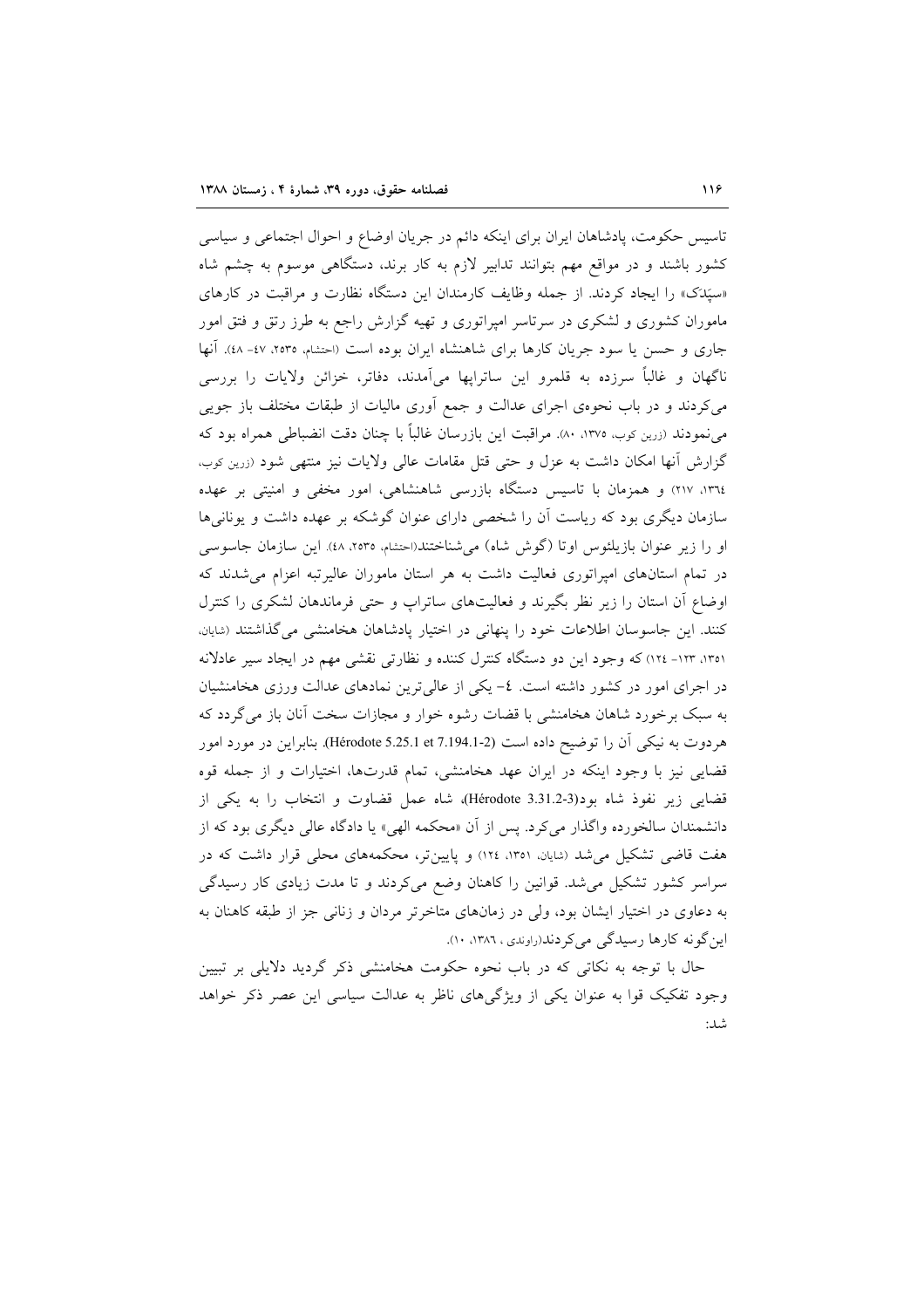$\mathcal{W}$ 

۱– اول اینکه قدرت پادشاه در این دوره آنگونه که مشهور است تماما خودکامه و مطلق العنان نبوده و راهکارها و نهادهایی در کنار این قدرت در حد آن و گاهی قدرتمند تر از آن وجود داشته نظیر مجالس و شوراهای سلطنتی که در تصمیمگیریهای مهم و سرنوشت ساز نقش داشتهاند. ۲– تقسیم کار و وظیفهای که در تمام این دوره به شکل دقیق و منظم در همه شئون و سلسله مراتب کشوری برای اداره آن وجود داشته زیرا یادشاهان نمی توانستند با توجه به وسیع بودن سرزمین، تمام امور کشور را در دست خود داشته باشند. بنابراین، قدرت ادارهی مشروع خود را در سلسله مراتبی گسترده تقسیم کرده و خود نقش نظارتی در پیش گرفتند و نشان این مساله توجه به تمرکز زدایی و فدرالی بودن ادارهی ایران در عصر هخامنشی است. بطوری که گاهی قدرت و خودمختاری استان داران در ساترایها برای ادارهی أنها بیشتر از شاهنشاه به نظر می رسد. ٣- از آنجا که مفهوم تفکیک قوا در مقابل وحدت قوا قرار می گیرد یعنی تفکیک موجب پدیداری سازمانهای حاکم عدیدهی تخصصی میگردد که هر کدام به انجام وظیفه خاص خود مشغولاند و هیچیک از قوا حق انجام وظیفهی قوای دیگری را ندارد (هاشمی، ١٣٨٦، ٩). با توجه به این تعریف میتوان گفت که نوعی تفکیک قوا در ساختار حکومت هخامنشی موجود بوده است زیرا در این مفهوم تفکیک قوا با اتکا بر مولفهی تقسیم کار و وظایف در بدنهی حکومت شکل میگیرد که این تقسیم کار به درستی در ساختار حکومت هخامنشی آشکار می باشد. ٤- برخی از اندیشمندان مانند گروسیوس، پوفندورف و ولف در نظریاتی که در باب تفکیک قوا ابراز داشتهاند بر این عقیدهاند که همهی این قوا باید در اختیار ید واحدی باشد زیرا بخش کردن حاکمیت در دستگاههای مختلف و مستقل، با سرشت واقعی حکومت ناسازگار است. پس نتیجه میگیرند که باید یک نفر یا یک دستگاه مرکزی، پیوند دهنده واقعی و سررشته دار امور حکومت باشد (قاضی، ۱۳۸۳، ۲۹۶؛ جعفری ندوشن، ۱۳۸۳، ۳۹) که با توجه به وجود شخص شاهنشاه در راس حکومت هخامنشی، می توان این نظر را در باب تفكيك قوا با ساختار حكومت هخامنشي تطبيق داد.

در نهایت می توان وجود نوعی از تفکیک قوای عمودی را در این عصر از حکومت ایران احراز کرد. که این امر خود مولفهی برای تامین بیشتر عدالت در ساختار حکومت و در احقاق حقوق مردم مي باشد.

## گفتار سوم: قانون محوری

در میان هخامنشیان رابطه تنگاتنگی بین قانون و یادشاه و قانون یادشاه و خدا یافت می شد. در واقع حقوق اساسی عرفی و اصول وخط مشی حکومت هخامنشی بر سه اصل استوار می شد: ١. احترام به اصول و موازين زندگی همه اقوام و ملل تابع، ٢. در دست داشتن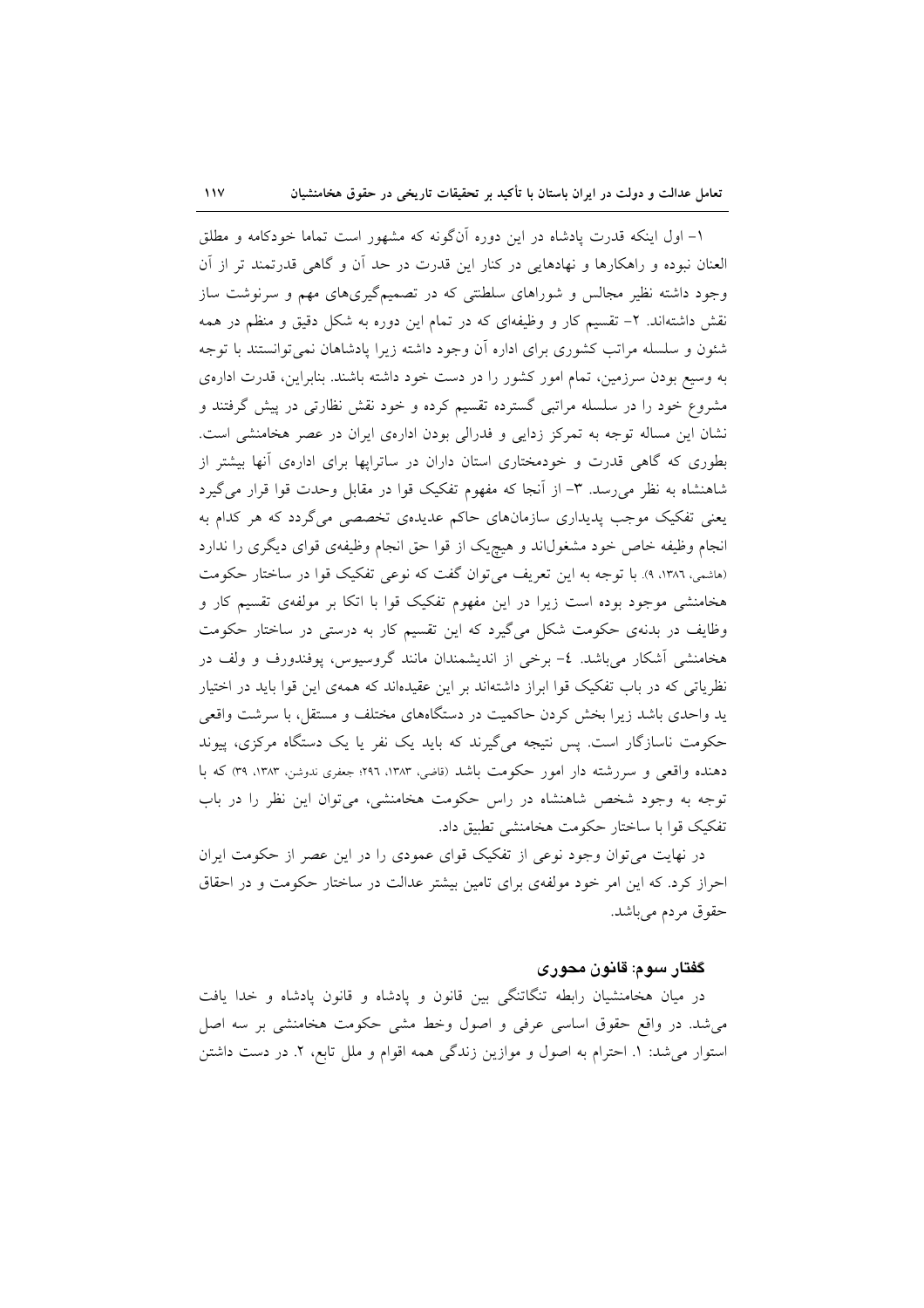مرزهای امن برای حفظ امیراطوری ۳. رعایت عدالت و قانونمندی. به قول گزنفون، همه یارسها تا آخر عمر حکومت از این اصول و دستورهای کوروش اطاعت کردند و این اصول برای پادشاهان بعد هم غیر قابل تخطی و اساسی تلقی میشد. (بیانی، ۱۳۸۱، ۱۷۲) از مستندات تاریخی و نوشتههای محققین مخصوصاً کاوش۵ایی که از دو قرن پیش تا کنون به عمل آمده و آثار و شواهد موجود به خوبی معلوم میگردد که در کشور ایران عصر هخامنشی قوانین و مقررات و اصولی برای تنظیم امور اجتماعی و قضایی افراد موجود بوده که پایه اصلی آنها را عادات، سنن و رسوم ملي و فرمانهاي يادشاهان و قواعد مذهبي تشكيل مي داده است (اشرف احمدی، ۱۳٤٦، ۳۱). اکثر محققین معتقداند که در دورهی هخامنشی قوانین به دو دسته تقسیم می شده است: ١- قواعد و قوانین کلی مربوط به نظم عمومی شاهنشاهی و سازمانهای اداری، مالي و نظامي ٢- قوانين، آداب و رسوم محلي

دستهی اول در تمام امیراطوری لازم الرعایه بوده است زیرا لازمهی حسن اداره و حفظ نظم عمومی ان امپراطوری بزرگ اجرای یک نوع مقررات کلی و عمومی بوده است که بتوانند کشوری را که وسعت زیادی داشته و ملل و اقوام مختلف در آن زندگی میکردهاند تحت حکومت واحد و تشکیلات منظم اداره نماید ولی در عین حال امور قضایی کشورهای تابع که خود قوانین و قواعد و سنن ملی و عادات بخصوص داشتهاند طبق همان قوانین و سنن ملی هر یک از اَن کشورها قطع و فصل می شده است. زیرا از کتیبههایی که در بابل بدست آمده و در موزه لوور پاریس موجود است معلوم گردیده که امور قضایی کشور بابل هنگامی که تابع شاهنشاهی ایران بوده، هیچگونه تفاوتی با دورههای پیش آن نداشته است و همینگونه بوده اوضاع کشورهای مصر و فلسطین بنابراین، تردیدی نیست که وضع قوانین ملل تابعه بصورت قبل از تسلط شاهنشاهان هخامنشی محفوظ بوده. ولی این امر تا حدی رعایت شده که به سیاست و انتظامات عمومی و اداره امپراطوری لطمه نمیزده است(اشرف احمدی، ۱۳٤٦، ۵۷-۵۸). این امر خود نشانگر مدنظر قرار دادن عدالت در عرصهی حکومت است زیرا قوانین و عرفها و سنتها وقتی مدتی طولانی در مکانی اجرا شوند در اعماق ذهن و روح مردم جا باز کرده و عادلانه جلوه می نماید و به همین منظور عوض کردن آنها به یک باره در اموری که مربوط به حقوق خصوصی و احوال شخصیه مردم می باشند خواه ناخواه ناعادلانه خواهد بود. به همین منظور در عصر هخامنشی در زمینهی حقوق خصوصی هر ملتی به احکام و مذهب خود ملزم بوده است. و از آنجا که داریوش عقیده داشت که ضامن بقای دولت حفظ حقوق ثابت و عادلانهی ملت است (صالح، ۱۳٤۸، ۱۲۸)، در زمینهی حقوق قراردادها و معاملات، قواعد و رسوم بازرگانی، یک قانون مدون به نام «قانون شاهی» ایجاد کرد که بعدها پایهی کار قانون گذاران روم از جمله ژوستینین بزرگ امیراتور بیزانس(۵۲۷ – ۵۳ه میلادی) قرار گرفت (امین، ۱۳۸۲، ۸۳).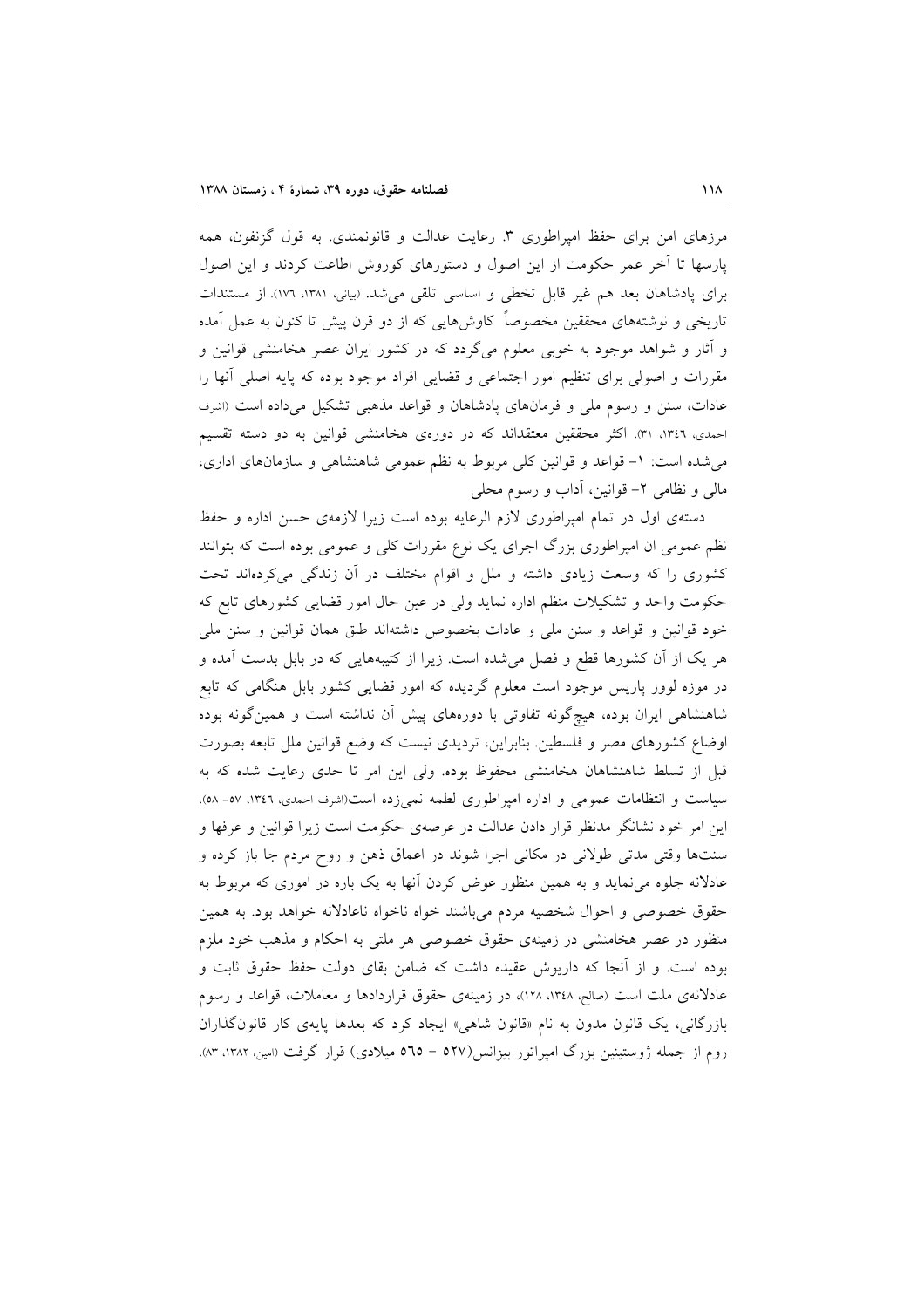به خاطر همین تلاش او جهت ایجاد قوانین مناسب، مصریان او را در تاریخ خود به نام آخرین قانونگذار بزرگ خویش شناختند (صالح. ۱۳٤۸، ۱۲۹). تمامی تاریخ و آثار بجای مانده از عصر هخامنشی نشانگر اهمیت بخشی این حکومت به قانون و اجرای آن به صورت سختگیرانه حتی بر شخص شاه بوده است. به همین منظور هردوت مادهای از قانون شاهی را ذکر کرده و آن را شایستهی ستایش میداند: «برای یک بزه حتبی شاه هم نمی تواند کسی را بکشد، و نه هیچ پارسی دیگر میتواند کیفری کشنده برای یک بزه به بردگان خود بدهد. بلکه تا آنها را به شمار نیاورد و کارهای نادرست او را بیشتر و بزرگتر از خدمتهای او نیابد نمیتواند افسار خشم خود را رها کند» (هردوت. ١٣٥٥، ١٣٧، و نک اوستد. ١٣٨٦، ١٧٥).

## فصل دوم: عدالت در تضمين حقوق عمومي

شاید عدالت همان آرمانی باشد که همواره در طول تاریخ بشری بیش از هر امر دیگری مورد توجه قرار گرفته و به عنوان معیاری برای ارزش\$ذاری رفتار فردی و جمعی شهروندان بکار رفته، بی آنکه اجماعی مفهومی بر ارکان و شاخصههای اجرایی آن حاکم باشد. دغدغه قدیم تمام قانونگذاران کهن بیش از امروز، تامین عدالت بوده است و نه صرف امنیت. از این رو اصل اساسی در حکمرانی آنست که برای تحقق عدالت در سطح کلان، که همهی افراد جامعه از آن برخوردار شوند، قلمداد کردن آن به عنوان یکی از کارکردهای حکومت ضرورت داشته، اصولاً یکی از اهداف بنیادین تشکیل حکومت در جوامع انسانی همین برقراری عدالت اجتماعی (بیش از عدالت فردی) بوده است هرچند اهمیت بیشتر این مساله برای نسل حاضر، پس از جنگ جهانی دوم و مشاهدهی وضع فلاکت بار مردم روشن گشت که این امر موجب شکل گیری دولتهای رفاه برای تامین عدالت اجتماعی در برخی از کشورها گردید. در هر حال اگر عدالت اجتماعی را مجموعهای از قوانین و مقررات، برنامهها، خدمات اجتماعی، اقدامات عمرانی، کمکهای اجتماعی، گسترش آموزش و پرورش، اعطای معاش در دوران بیکاری، حمایت از مادران و کودکان، پرداخت مزد مساوی به کارگران و کارمندان زن و مرد، بیمه بیکاری، کاهش فقر، برقراری قضاوت صحیح، ایجاد امنیت و نظام اداری و کشوری سالم و همچنین مقابله با آثار و نتایج چهار نوع رنج اجتماعی مشترک بشر یعنی بیماری، بیکاری، نادانی و فقر در نظر گیریم که امروزه به عنوان یکی از اهداف مهم دولتها یاد می شود، شاید بتوان نمونههای اولیه آن را در حکومتهای باستان ایران زمین مشاهده کرد. در فصل حاضر قصد داریم تا در ضمن چهار گفتار این نوآوری کهن ایرانی در توسعه عدالت اجتماعی را بيشتر توضيح دهيم.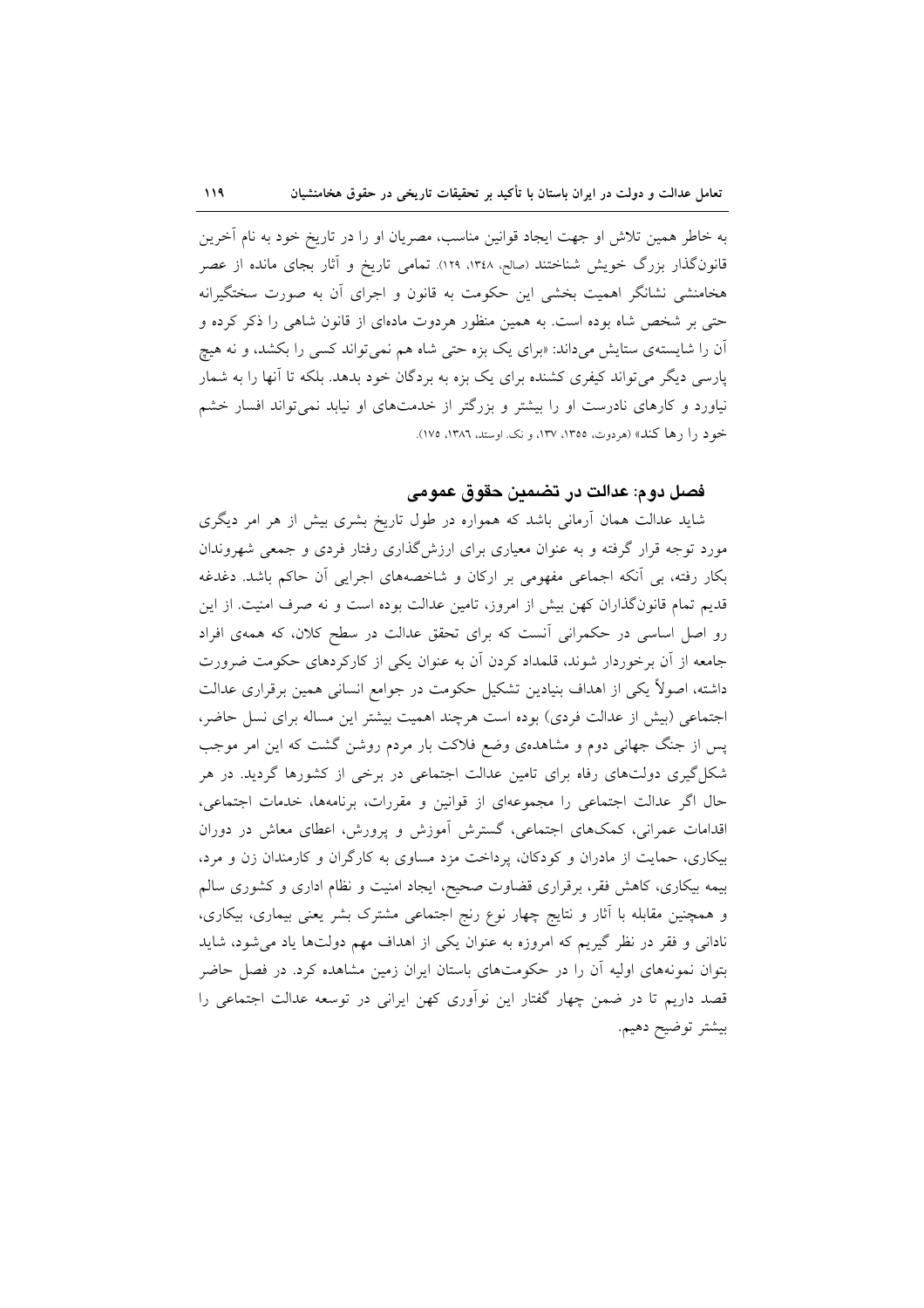## گفتار اول: حقوق بشر و شهروندی

یکی از شایع ترین جلوههای عدالت ورزی در عـصر هخامنــشیان اعلامیــه کــورش کبیــر و مباحث وی در رعایت حقوق شهروندان و اقلیتهای قومی و مذهبی میباشد. از ســوی دیگــر در نوشتههای منصوب به داریوش، بیش از همه توجه هخامنـشیان بــه نظــم عمــومی و حقــوق عمومي شهروندان معطوف است(Huyse, 2005). البته توجه به اين مسئله ضروري است كـه مـا در عصری از اعلامیه حقوق بشر صحبت میکنیم که هیچگونه حقوقی را پادشاهان بـرای ملـل مغلوب نمیشناختند. چنانچه از پادشاهان همعصر او، آشور بانی پال پــس از جنـگ، غــارت و خونریزی، بناها و آثار موجود را از بین میٍ برد و حتی به کودکان اسرا نیز رحم نمی کرد و آنهـا را زنده در آتش می افکند(رضایی،۱۳۷۵،۲٤۹). از این رفتارهـای غیـر انـسانی و وحـشیانه در طـول تاریخ بشر کم نیست. اما یکی از جلوههای تابان تاریخ ایران زمین، وجود همین مباحث حقوق انسانی است که قرنها بعد در قوانین اساسی و اعلامیههای مختلف حقوق بشری مـورد توجـه قرار گرفت. شاهان هخامنشی همواره توجهی مخصوص بـه حقـوق انـسانی مـردم و اجـرای عدالت بر آنان مبذول میداشتند. کوروش کبیر اعتقاد راسخ داشت کـه خداونـد او را برگزیــده است كه در حق ملت خود حتى ملل مغلوب عدالت اجرا كند. بنـابراين يـس از فـتح بابـل بـه اندازهی با یهودیان مغلوب به مدارا و عدل و مهربانی و بر اساس اصول انسانیت و بشر دوستی رفتار کرد کـه او را مـسیح موعـود و منجـی دانـستند و در تـورات از او بـه نیکـی یـاد شـده است(Daniel, 6:28; 10:1). زيرا آن يادشاه دادگستر كه بنيان گذار قسمتى از حقوق بشرى است در نخستین سال سلطنت خود در بابل فرمانی مبنی بر آزادی یهودیان از اسارت و بازگشت بـه موطن اصلی و تجدید بنای معبد خود در بیت المقدس به وضعی کـه پـیش از خـراب شــدن داشت انتشار داد و صریحاً اعلام نمود که دوره اختناق و بردگی و اسارت به پایان رسیده است و برای اجرای فرمان خود، مامور عالی رتبهای را همراه آنها فرستاد که با مراقبت و مواظبت آن مامور فرمان درست اجرا گردد. در حقیقت کوروش در اثر رعایت حقـوق، سـنن و احتـرام بـه مذاهب و عقیده دیگران، رها کردن اسیران و رفع بردگی اولـین منـشور را نـسبت بـه قـسمت عمدهای از حقوق انسانی که بعد از قرنها در «اعلامیـه حقـوق بــشر» انعکــاس یافتــه تقریبــاً در ۲۵۰۰ سال پیش صادر کرده و نخستین سنگ بنای حقوق بشری را به کار گذاشته است (اشرف احمدی، ۱۳٤٦، ۳۲ال<sub>ی</sub> ۳۶). اعلامیهی او که در استوانهی بابل <sup>۱</sup> حـک شــده چنــین حقــوقی را بــرای انسانها بر میشمارد: «۱. اکنون که من به یاری اهورامزدا، تـاج پادشـاهی ایــران، بابــل و ملــل چهار سوی جهان را بر سر میگذارم اعلام میکنم که به سنتها، آئینها و ادیان ملتهای

۱. استوانهای از خاک رس به شکل یک «بشکهی کوچک» که در جریان حفاریهای بابل در سال ۱۸۷۹ بدست آمد، شامل چهل و پنج سطر، که آغاز و پایان متن ناقص است (لوکوک، ۱۳۸۱، ۲۰۹).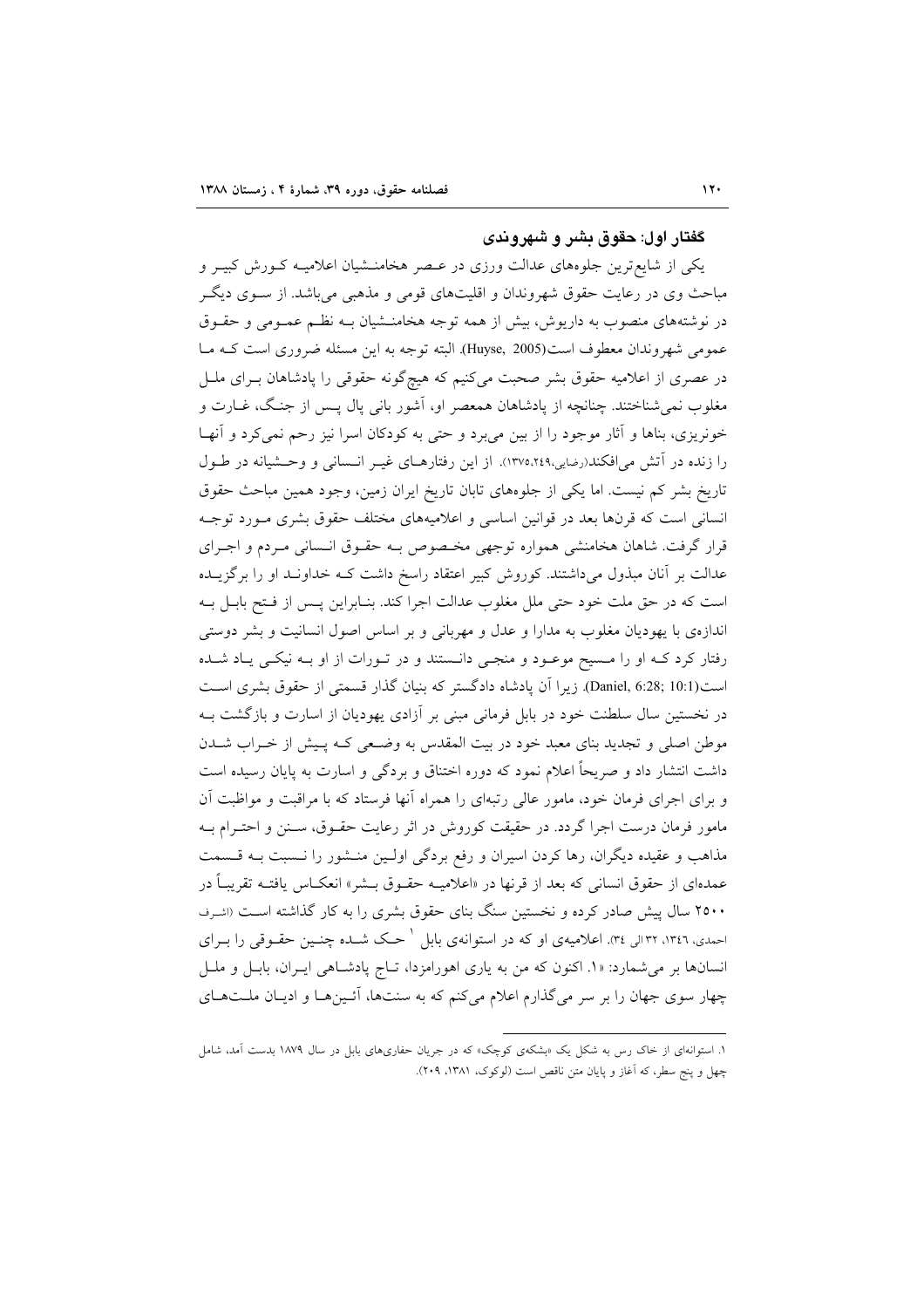$\lambda$ 

امپراطوری خود احترام می گذارم و تا زندهام هرگز به هیچیک از فرماندهان و زیر دستان خــود اجازه نخواهم داد که به دیده حقارت به آنان بنگرند یا به آنان توهین کنند. ۲. از ایـن پـس، تــا زمانی که اهورامزدا لطف شاهنشاهی را به من عطا کند بر هیچ ملتی سلطنت خویش را تحمیـل نخواهم کرد. هر ملتی آزاد است که آن را بپذیرد و اگر هر یک از آنان حکومت مـرا رد کنــد هرگز برای فرمانروایی خود عزم جنگ نخواهم کرد. ۳. تا زمانی که من شاهنشاه ایـران، بابـل و ملتهای چهار سوی جهانم، هرگز به کسی اجازه نخواهم داد که بـر دیگـران سـتم روا دارد و اگر چنین شود، من حق مظلوم را باز پس خواهم گرفت و متجاوز را کیفـر خــواهم داد. ٤. تــا زمانی که من حکمرانم، هرگز به هیچ کس اجازه نخواهم داد کـه امـوال منقـول و غیـر منقـول دیگران را به عدوان و یا بدون عوض تصرف کند. ٥. و تا زنـدهام کـار اجبـاری و بـی مـزد را ممنوع خواهم كرد. ٦. امروز اعلام مى كنم كه هر كس آزاد است تا هـر دينـى را انتخـاب كنـد. ۷. مردم آزادند تا در هر سرزمینی زندگی کنند. ۸. و هر شغلی را برگزینند، به این شرط که بـه حقوق دیگران تجاوز نکنند. ۹. هیچکس برای خطای خویشانش مجازات نخواهد شد. ۱۰. من بردگی را ممنوع میکنم و فرمانداران و زیر دستانم موظفنـد کـه در قلمـرو فرمـانروایی خـود، مبادله مردان و زنان را به عنوان برده تحریم کنند. چنین رسـمی بایـد در سراسـر جهـان ملغـی شود. من از اهورامزدا توفيق خود را در اجراى تعهداتم در برابر ملتهاى ايران پيارس، بابيل و چهار گوشه جهان خواهانم» (لوکوک، ۱۳۸۱، ۱۳۰۹الی ۲۱۵؛ جعفریتبار، ۱۳۸٤، ۵۱ و ۵۲). البتـه مـوارد ذکـر شده در منشور کوروش عملاً هم زمان امپراتوری هخامنشی اجرا مـیشـد زیــرا در ایــن عــصر همانطور که بعداً تشریح خواهد شد حقوق کاری موجود بوده و کار بــی مــزد وجــود نداشــته است و نیز در این دوران به حقوق اقلیتها بیشترین احترام نهاده شده پس دیده مـی شـود کـه این موارد بصورت شعاری در این دوره ذکر نشده است. علاوه بر این مـوارد از جملـه حقـوق انسانی که در این عصر دیده می شود توجه به آموزش بوده است که تعلیم و تربیـت از جملـه امتیازات طبقات اشرافی نبود بلکه تمام جوانان کشور هم از هر نژاد، مذهب و ملیت بــه شــرط داشتن استعداد، هوش و لیاقت، از این آموزش و پرورش بهره مند میشدند و این عمل باعث حیرت و تحسین افلاطون و سایر یونانیان شده بود که به دفعات به شرح آن پرداختهاند (احتشام، ٢٥٣ه. ٤١-٤٢). بنابراين منعي از حيث أموزش و ترقي شامل افراد ملت حتـبي در مناصـب مهـم نمی شده است. زیرا تمام افراد ملت مےتوانـستند ابنـاء خـود را بـه مکاتـب عمـومی عـدالت بفرستند. جوانانی که دورهی خدمت خود را تکمیل کردهاند می توانستند در زمره مـردان کامـل داخل شوند و مثل أنها به درجه قضایی و مناصب دولتی ترقبی نماینــد (اشـرف احمـدی، ۱۳٤٦، ۵۱-٥٢). تمامی این حقوق انسانی بطور مساوی برای مردم در حـالی اسـت کـه بـردهداری در ایـن عصر در یونان که مهد دموکراسی خوانده می شده امری رایج بوده چنانچـه ارسـطو مـی گویــد: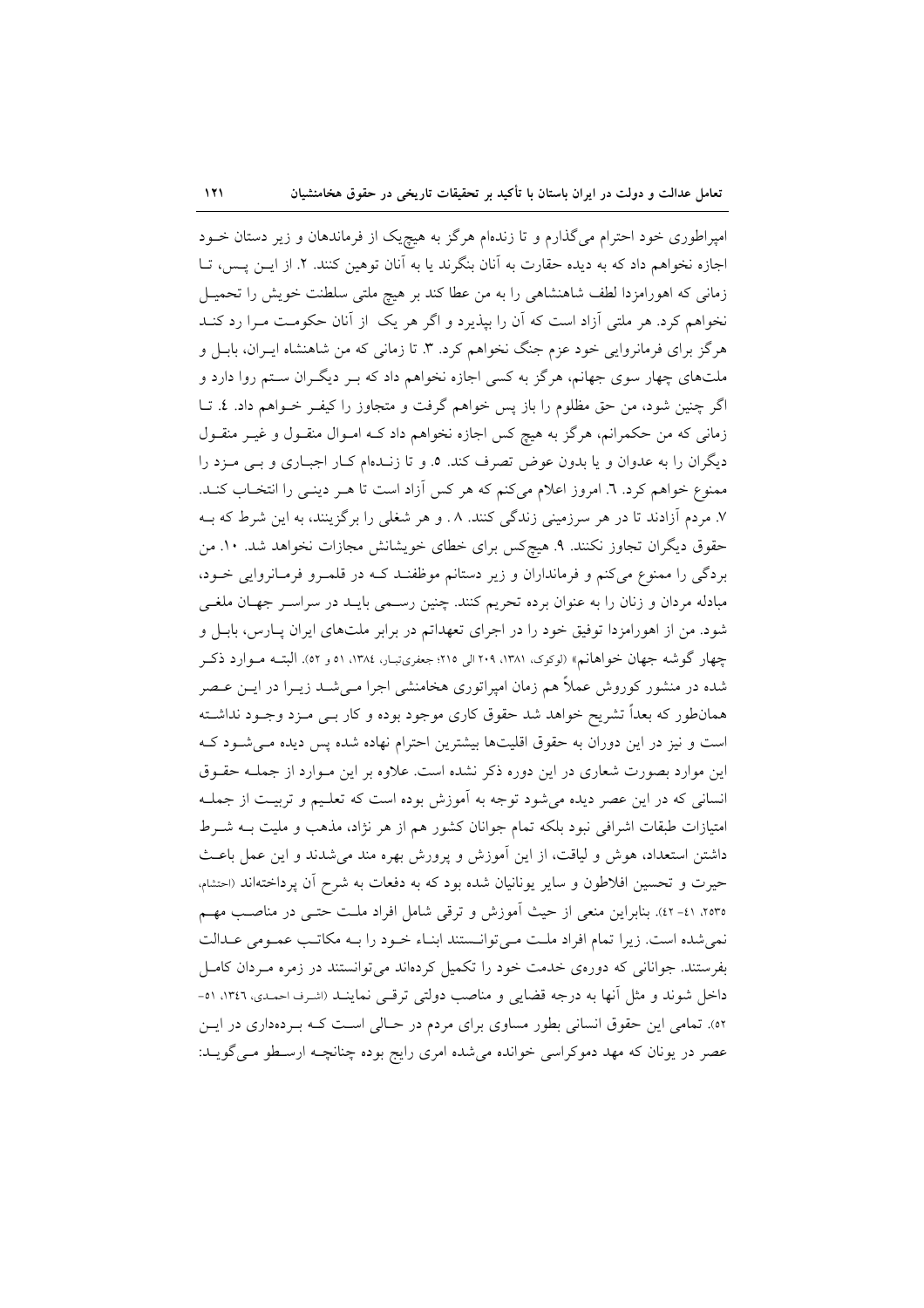غلام ابزار جاندار است که برای به حرکت انداختن ابزار بی جان لازم است. به عقیده او وجود بردگان برای رفع نیازمندیهای مردم آزاد ضروری است. غلام از روز اول غــلام خلــق شــده و باید عمر خود را در خدمتگذاری مردم آزاد سپری کند (راوندی، ١٣٦٣، ١٨).

## گفتار دوم: حقوق کار و تامین اجتماعی در عصر هخامنشی

در سالهای ۱۹۳۳ و ۱۹۳٤، ضمن حفریات تخت جمشید، پایتخت امپراتوری پارس، چندین هزار لوح گلی با متنهایی به خط میخی عیلامی به دست آمد. این الواح چشم انداز وسیعی از هسته مرکزی و حکومتی شاهنشاهی، وضعیت کار، شرایط و حقوق کارگران را در این عصر بر ما می نمایاند که از جهت ریشهی حقوقی امروز برایمان از اهمیت بسیاری برخوردار است. و یهنهای وسیع از شگفتی را در درونمان میگشاید. آنچه امروزه از منشا حقوق کار در جهان ذکر می شود مربوط است به انقلاب صنعتی ۱۷٤۰ انگلستان که برای نخستین بار به وضع فلاکت بار کارگران توجه شد و فکر حمایتهایی از این قشر آسیب دیده را نمودند. تا او را تنها به عنوان ابزاری در دست خویش به حساب نیاورده و نظری انسانی تر به وی داشته باشند. امروزه پژوهشهای صورت گرفته روی این الواح و ترجمه آنها، به ما وجود حقوق و مقرراتی برای کارگران در ایران، قرنها پیش از این را نشان میدهد، در عصری که در تمام سرزمینهای متمدن آن روز بردهداری و سوء استفاده از آنها مرسوم و رایج بوده، که جای بسی تعجب و افتخار دارد. در زیر به نمونههایی از آن اشاره خواهد شد.

۱. وجود حداقل مزد: در این عصر مزد کارگران عمدتاً به صورت جنسی پرداخت می شد و پایهی اصلی محاسبه ی آن جو و حداقل مزد ۳ (بن) جو در ماه بود. یک بن ده (دقه) و هر دقه نود و هفت صدم لیتر بود و بنابراین یک دقه نزدیک به یک لیتر میشد که از آن نیم کیلو نان می یختند. این مزد به کارگران نوجوان و کم تجربه پرداخت می شد (کنم، ۱۳۸۵، ۲۱) ۲. اضافه در آمد یا اضافه پرداختهای مشخص و همیشگی: همهی کارگرانی که حداقل جیره را میگرفتند، به عناوین و مناسبتهای گوناگون «اضافه در آمد» داشتند. به طور منظم، شاید هر دو ماه یک بار، «پاداش» داده می شد که اغلب یک لیتر جو و نیم لیتر شراب یا آب جو بود. از آب میوه گیران و بانوان خیاط خبر داریم که هر ۳۰ نفر ماهانه یک بز یا گوسفند می گرفتهاند. به این پاداش باید جیرهی ویژه را که دیوان اداری به نام «کمک شاهانه» به کارگران میداد، افزود. این «کمک شاهانه» عبارت بود از یک لیتر اَرد جوی اعلا و یا یک لیتر جوانهی خشک جو در هر ۳ ماه. این کمکها مخصوص کارگران ساده بود: کارگران شاه و همسرانشان، کارگران ارگ، خزانه داری، نقاشان ساختمان، آب میوه گیران، بانوان کارگر در امور کشاورزی، بانوان خیاط و اغلب کارگران خارجی از لیکیه، تراکیه کاری و سغدی. تقسیم این کمکها به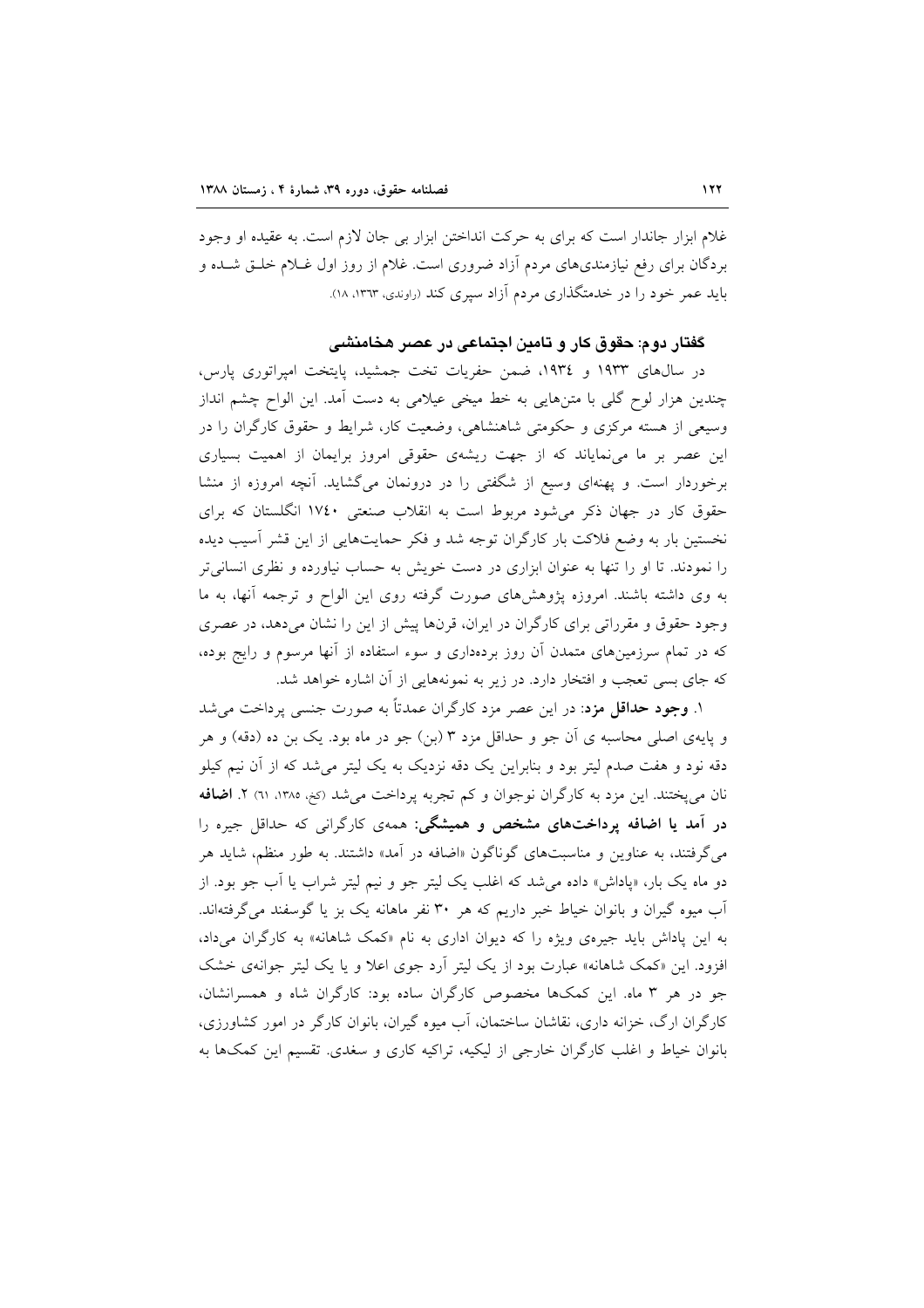عهدهی سرپرستی ویژه بود که «مفتش» خوانده میشد (کنم، ۱۳۸۵، ۳۱ – ۲۲). ۳. **تناسب حقوق و** امکان پیشرفت: حقوق و جیره کارگران در این دوره متناسب با نوع تخصص، ارزش کار، میزان انجام کار و سن آنها بود. (گرانتوسکی و دیگران، ۱۳۸۶، ۸۸). در شاهنشاهی هخامنشی همه می توانستند با کسب مهارت میزان دریافتیهای خود را افزایش دهند (کخ، ۱۳۸۵، ۱۳). ٤. **برابری زن و مرد**: در میان الواحی که بدست آمده در بسیاری جاها نام زنان کارگر هم به چشم می خورد که این نشانگر این است که در بین کارگران از هر دو جنس وجود داشتهاند (گرانتوسکی و دیگران، ١٣٨٦، ٨٨. این زنان که در مشاغل مختلف دیده می شوند برای کار واحد با مردان مزد برابری میگرفتهاند. مثلاً در خزانهی شیراز در سال ٤٩٤ ق.م ۲ مرد و ٥١ زن و همان سال در خزانهی رخا، ۷۵ زن و تعداد اندکی مرد به کارهای هنری دستی مشغول بودهاند و همه ماهانه **٤٠** لیتر <sup>(</sup> جو گرفتهاند (<sub>کخ</sub>،١٣٨٥، ٦٤-٦٥). ٥. **حمایتهای خاص از زنان شاغل**: زنان در هنگام زایمان از جیره بیشتری نسبت به مردان برخوردار بودند که به آن پیش کشی می گفتند. مثلاً زائوها ٥ ماه تمام جیرهی ویژه میگرفتند که میزان آنها به جنسبت کودک بستگی داشت. برای نوزاد پسر ماهانه یک کوزهی ۱۰ لیتری شراب یا آب جو، ۲ بن جو، گندم و گاه هم آرد و برای نوزاد دختر نصف این مقدار پرداخت می شد (کنم، ۱۳۸۵، ۱۲). این جیره خود پاداشی بود برای فرزند آوری و جیرههای اضافی که به ازای فرزندان بیشتر به مادران تعلق می گرفت اساساً به زنان امکان میداد که نیروی خود را بازیابند و با شیر خود، کودکانشان را تغذیه کنند (بریان. ١٣٨١، ٦٨١). يس از آن كه از مرخصى ويژه زايمان به مدت ٥ ماه استفاده نمودند می توانستند در هنگام کار کودکان خود را به للههای مهد کودک بسیارند تا در هنگام کار مادران نگاهداری شوند و این اسناد تخت جمشید اَن قدر دقیق است که حتی تعداد نوزادانی که در مهد کودک نگهداری می شدهاند به همراه مادرانشان جیره دریافت می کردهاند. و تمام این مراحل در لوحهای که در باب زن کارگری که همسر «زی- اول- پی- ره» است اشاره می شود (كَنْ١٣٨٥، ٦٥). همچنين زنان مي توانستند كار نيمه وقت را انتخاب كنند تا از عهده وظايفي كه در خانه به خاطر خانواده داشتهاند بر آیند. در این عصر محیط کاری زن و مرد یکی بود و امکانات کار آموزی و ارتقای شغلی برای هر دو یکسان فراهم می شد و در میان اسناد موجود تعداد مديران و سرپرستان زن كم نيست (كغ، ١٣٨٥، ٦٩). ٦. فوق العاده سختى شغل: در زمان داریوش کمکهای پراکنده دولتی را نیز بایستی به حقوق کارگران و کارکنان دولت افزود و این کمک، هم شامل کارگرانی میشد که شرایط کاری فوق العاده سختی داشتند یا به دلیلی دیگر مستحق دریافت پاداش بودند. مثلاً یک گروه ۱۲۹ نفری از این کارگران ٥١٤ لیتر غله،

١. واحد اندازهگیری وزن غلات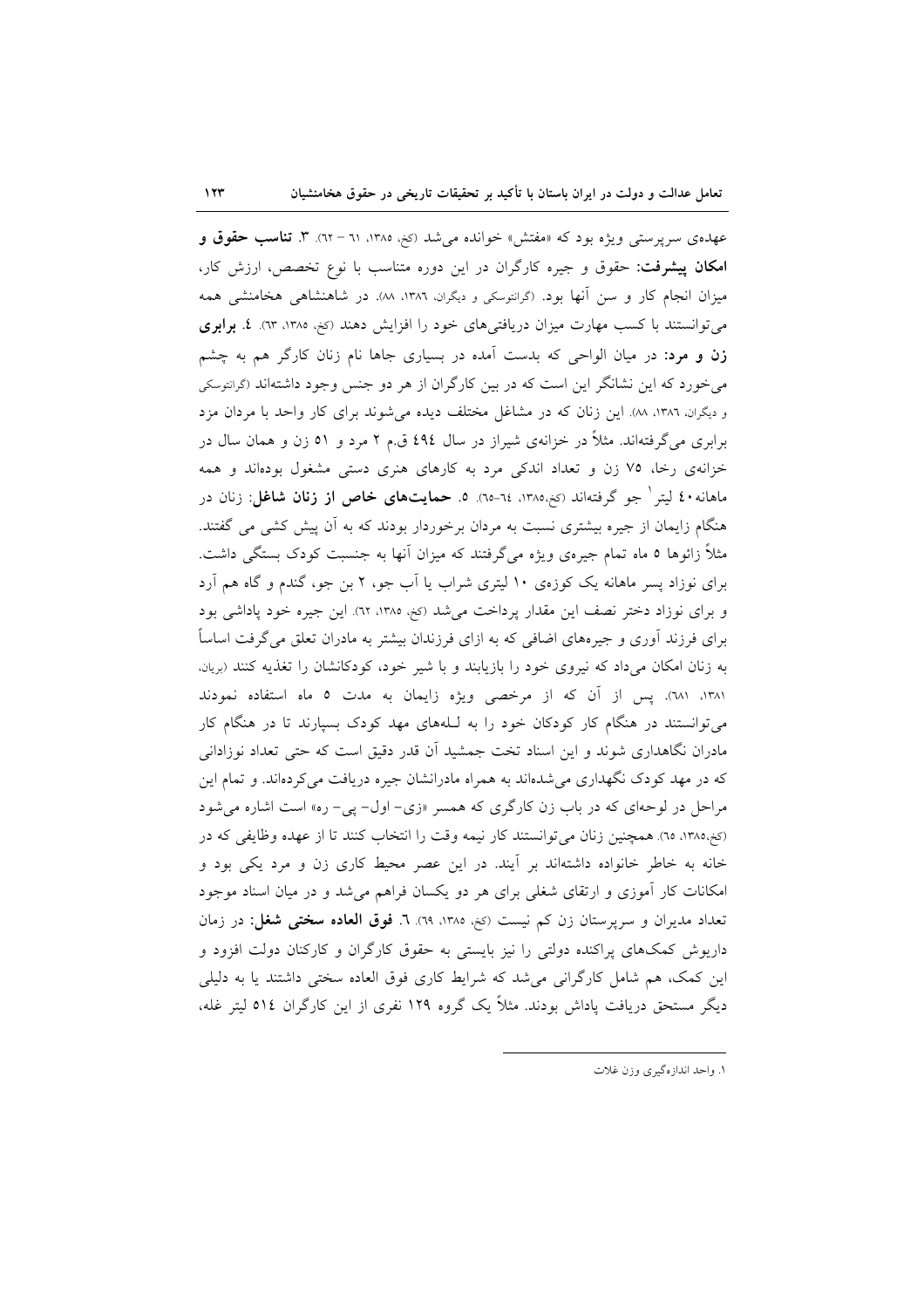احتمالاً برای یک سال یعنی هر نفر یک سوم لیتر در ماه، دریافت کردهاند. در اسناد موجود این بخش در ۳ سال متوالی قابل پیگیری است و میزان این کمکها بستگی به نوع کار داشته است البته متاسفانه در این باره اطلاع بیشتر به دست نمیآوریم (کخ، ۱۳۸۵، ۲۹). ۷. **کمکهای رفاهی** <mark>نظام اداری</mark>: همهی اعضای کارکنان دربار از نظر مال<sub>ی</sub> زیر پوشش نظام اداری قرار داشتند. علاوه بر حق عیال و اولاد، زندگی این خانوادهها با کاشت و برداشت، پرورش ماکیان و در چهارچوب معینی با نگهداری بز و گوسفند تامین میشد. هزینهی لباس نیز میتوانست بر عهدهی دربار باشدو متاسفانه در این باره سندی در دست نداریم؛ اما می توان حدس زدن که برای لباس نیز ادارهی ویژهای وجود داشته که کارش تامین سهمیه های لازم بوده است. در عصر هخامنشی در برخی نقاط به کارگران و کارکنان ناهار میدادند. مثلاً در خزانهها آشپزهای زن برای نهار کارگران غذای عمومی میپختند. احتمالاً کارکنان دربار جیره غذایی داشتند. بنابراین غذای روزانه را هم باید به میزان حقوق افزود (کغ، ۱۳۸۵، ٦۹- ۷۰). ۸ **ساعات کار**: مدت زمان کار کرد روزانه کارگران ۸ ساعت و در تابستان ۱۰ ساعت بوده است (قرائی مقدم، ۱۳۸۲، ۷). ۹. پرداخت نقدی حقوق: از آنجا که پرداخت حقوق به شکل جنسی دشوار بود، اندک اندک پرداخت نقره در مقابل یک سوم تا نیمی از حقوق مخصوصاً به جای شراب و گوشت متداول شد. لوحهای تخت جمشید مربوط به زمان حکومت خشایارشا (٤٨٦- ٤٦٥ ق.م) و ابتدای حكومت اردشير اول(٤٦٥ - ٤٢٤ ق.م) اغلب از پرداخت نقره به كارگران گواهي مى دهد (کَخِ،١٣٨٥، ٦٨). از آنجا که هر کارگر و یا استاد کار نمیتوانست تا آخر عمر کار کند. ( /١) حقوق هر فرد در صندوق جداگانه زیر نظر خزانه دار پس انداز می شد تا در هنگام از کار افتادگی به او و یا خانواده او پرداخت شود. همچنین مزد کارگران در زمانهای تعطیلی نیز محاسبه و پرداخت می شد و تمامی این موارد در لوحهای تخت جمشید درج گشته است. **۱۰. حل و فصل اختلافات:** رئيس تشريفات كه بالاترين مقام در سيستم ادارى و اجرايي کشور بوده است در این دوره مامور حل و فصل اختلافهای داخلی در تشکیلات اداری و فراخواندن حسابداران و روسای انبارها به رعایت مقررات و الزامهای مربوط به شغلشان بوده (بریان، ۱۳۸۱، ۱۳۴، سه) که این سیستم رسیدگی مربوط به نظام اداری و خارج از روند رسیدگیهای دادگستری بوده است.

#### كفتار سوم: نظام مالياتي و اقتصادي

بین پادشاهان ایران قدیم کمتر فرمانروایی را میبینیم که مانند داریوش اول، به خوبی درک کرده باشد که کامیابی و سعادت یک ملت و در نتیجه دوام و بقای سلطنت بر پایهی اقتصادی سالم و عادلانه باید استوار باشد. داریوش نه فقط یک قانونگذار و یک سازمان دهنده بود،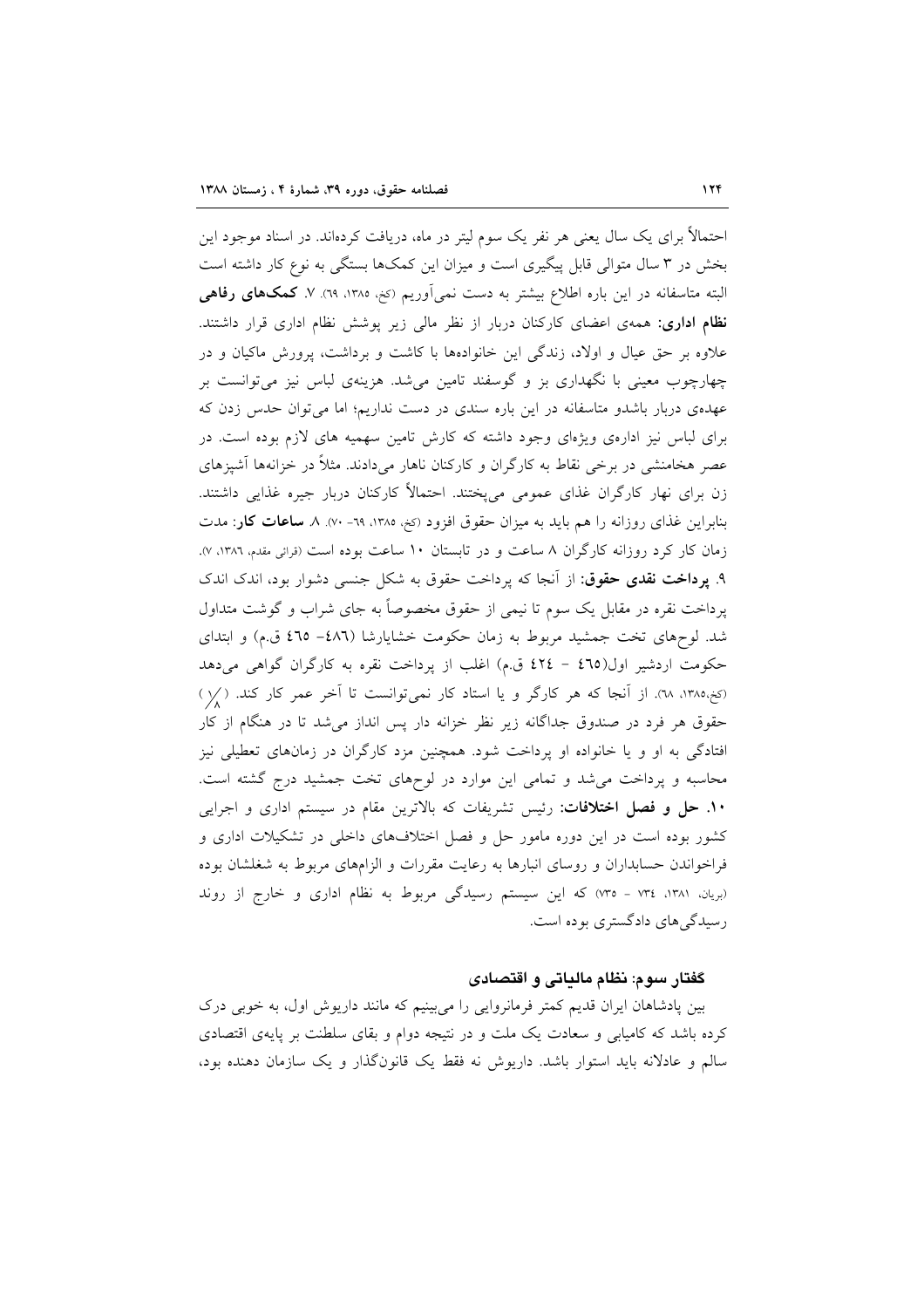بلکه با فکر روشنی که داشت یک اقتصاددان برجسته به شمار میرفت. او درک کرده بود که نخستین شرط پایداری کشور برقراری قاعده و ضابطه در امور اقتصادی است. بر اساس همین فکر بوده است که مقیاسها و اوزان را بر پایهای صحیح گذاشت. آن سیستم پولی مالیاتی را که قبلاً وجود داشت، تکمیل کرد و به تعمیم و توسعهی اَن همت گماشت. اصطلاحات داریوش در زمینهی اوضاع مالیاتی و اقتصادی کشور عبارتند از: ۱. تبدیل مالیات جنسی به نقدی: داریوش به تمامی شهرب نشینها فرمان داد تا مالیاتی که وصول میکنند از نوع شمش باشد. قبل از داریوش قسمت عمده از سرزمینهای زیر سلطه ایران مالیاتها را به کالاهای تولیدی خود می یرداختند. به فرمان داریوش ساترایها خواه دارای معدن طلا باشند یا نباشند، بایستی مالیات خود را به صورت شمش طلا بپردازند. و مناطقی که فاقد این فلز بودند میبایستی اجناس خود را با فروش أنها به وجه نقد تبدیل کنند و مالیات خود را به نقد به خزانهی سلطنتی بیردازند. همین امر موجب شد که تحولی بزرگ در زمینهی امور اقتصادی پدید آید و از این نظر پیشرفتهای شایان توجه در مناطق مختلف امپراتوری به وقوع بپیوندد. ولی در عین حال اسلوب تهاتری در مقابل اقتصاد پولی هنوز به کلی منسوخ نشده بود و همچنان وجود داشته است. ٢. تعیین مقدار مالیات پرداختی از سوی هر دهیاوه (استان): البته واضح است که قبل از مقرر شدن مقدار مالیات هر دهیاوه به فرمان این شاهنشاه، از وضع هر یک از آنها راجع به مقدار و نوع محصول تولیدی و چگونگی آب و هوا و عوامل دیگری که موثر در امور تولیدی هستند، اطلاعات لازم کسب می شد تا به ساکنان تحمیلی نشود و مالیات از روی عدالت و انصاف وصول شود. بدین قسم مقصود داریوش عبارت بوده است از جلوگیری از اجحاف ساترایها در اضافه کردن مبلغ مالیات به منظور تحصیل خوشنودی شاهنشاه، یا کم کردن آن به منظور به دست آوردن محبوبیت و در پرتو این محبوبیت بر انگیختن مردم بر ضد حکومت مرکزی (احتشام، ۲۵۳۵، از ۱۰۱ الی ۱۰۹). همچنین او دستور داد که اراضی مزروعی ممیزی و مساحی شود و میزان برداشت کشاورزی هر منطقه بر اساس پیشینهی سالهای گذشته محاسبه و نوع محصول نیز مشخص شود و سپس به مأخذ میانگین محصول چند ساله، مالیاتی به نقد و جنس به عنوان خراج هر قطعه زمین در دفترچهای که بعدها در عصر اسلامی به قانون نامبردار شد، ثبت و ضبط شود. این اقدام نخستین ممیزی است که در جهان صورت گرفته است. نظام مالیاتی داریوش «توزیعی» بود، بدینگونه که مبلغ و مقدار مالیات هر ساتراپی از نقد و جنس برابر ممیزی رسمی به طور مقطوع معین و در دفترهای ویژهی با حضور دادرسان رسمی به ثبت میرسیده است به طوری که یک سند بابلی سال ٤٨٦ ق.م نشان میدهد که وقتی عوارض تازه در بابل وضع شد، مشمولان عوارض، از مأموران وصول مالیات مطالبهی سند کردند و مأموران در پاسخ گفتند: «چنین مقرر شده و در حضور دادرسان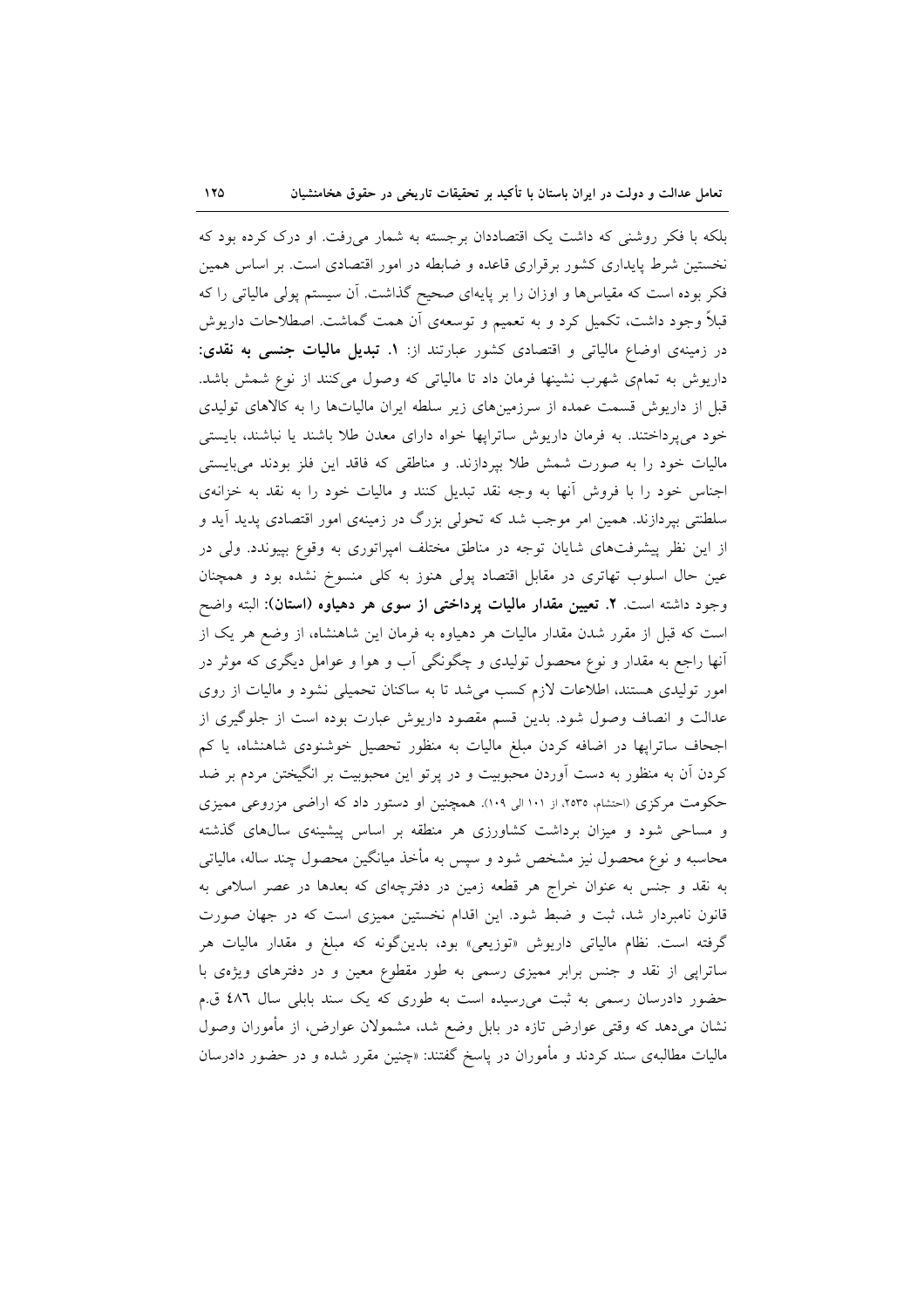در دفاتر ثبت شده است» (امین ۱۳۸۲ . ۸۸- ۸۹). **۳. تأسیس یک سازمان دارایی**: داریوش نه فقط پرداخت مالیات و هدایا را تحت شرایط و مقرراتی درآورد بلکه یک سازمان دارایی که دارای شعبات مختلف بود، به وجود آورد. این دستگاه تحت شرایط و قوانین معین اداره می شده است و اجرای مقررات آن در هر دهیاوهی شاهنشاهی به استاندار محول بوده است. مالیاتهای وصولی در ساختمان مخصوصی در تخت جمشید که به «گنژ» یا «گنج» موسوم بود، نگاهداری می شد که شعباتی در هر یک از مراکز دهیاوهها داشت (احتشام، ۲۵۳۵، ۱۱۱الی ۱۱۳). علاوه بر آنچه به خزانه گنج خانه فرستاده میشد قسمتی از مالیات وصولی را نیز در راه تأمین یا احداث راهها، حمایت از کشاورزی و توسعه آبیاری و آبادانی صرف می کردند و مراقبت داریوش در این جزئیات به قدری بود که گهگاه عیب جویانش وی را به طعنه سوداگر میخواندند (زرین کوب، ۱۳۶، ۲۱۹). **٤. ترویج واحد پولی ثابت:** پس از سال ۵۱۷ ق.م داریوش وضع یول را نیز سروسامانی بخشید و واحد یولی ثابتی را تعیین کرد. این واحد یولی بر مبنای سیستم پولی هخامنشیان برگزیده شد و شامل قطعهای طلای مسکوک به وزن ۸/٤ گرم بود، ضرب این پول فقط به ضرابخانه سلطنتی اختصاص داشت و در انحصار مرکز بود و نام این سکه طلا که از نام داریوش اخذ گشت دریک بود. این پول که اساس مبادلات محسوب می شد طی چندین سده پایهی رواج پولهای طلا در بازرگانی جهان به شمار میرفت (گرانتوسکی و دیگران. ۱۳۸۲، ۹۰-۹۱). این اصلاح وضع پول و تعیین ارزش ثابت اّن به رونق مبادلات و تجارت کمک کرد و سبب بهبود صنعت و تجارت گشت (شایان، ۱۳۵۱، ۱۲۳). ۵. هماهنگ کردن اوزان و مقیاسها: داریوش همچنین «پیمانهی شاه» را جایگزین پیمانههای خصوصی گوناگون ملکداران نمود و کار این جایگزینی تقریباً در پایان پادشاهی او خاتمه یافته بود (Huyse, p.103-104). نمونهی دیگری که از مقیاسات به دست آمده و از ابتکارات داریوش به حساب می[ید، «ارش شاه» است که عبارت از یک خط کش از جنس سنگ اَهک سیاه و به درازای هیجده اینچ میباشد و چون نام و عناوین داریوش به زبان اکدی بر آن حک شده، اصالت أن ثابت است (اومستد، ١٣٨٦، ٢٥١– ٢٥٢).

#### گفتار چهارم: نظام قضایی

۱– **ریشه الهی عدالت**: در ایران هخامنشی ریشه عدالت را بایستی در عامل تعلیمات دینی یا دستورات اَسمانی جستجو کرد. برای تأیید این عقیده کافی است به قسمت اَخر یکی از سنگنبشتههای خشایارشا که در سال ۱۹۳۵ میلادی به وسیله ایرانشناس مشهور، کنت (Kent) کشف و مورد تجزیه و تحلیل قرار گرفته رجوع کنیم. در این سنگنبشته که معروف به سنگنبشتهی «دِوا» (دیوِها) است، خشایار شا می گوید: «تو که بعدها چنانچه آرزو چنین کنی که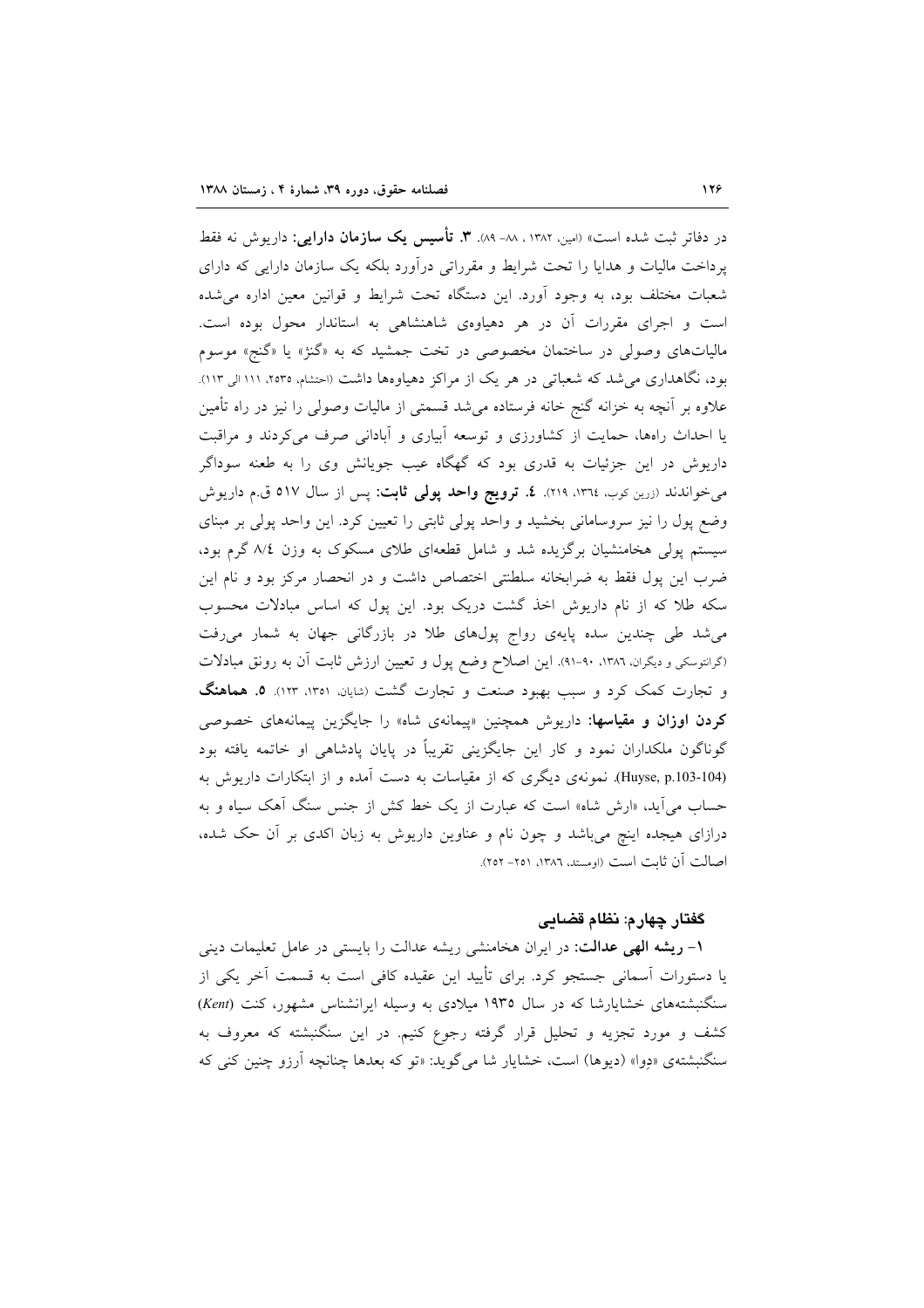$\sqrt{11}$ 

در این دنیا سعادتمند باشم و در آن دنیا روانم شاد باشد، باید از قانون (داتا) که اهورامزدا داده است پیروی کنی و از آن با کمال درستی متابعت نمایی. کسی که قانون اهورامزدا را اطاعت می کند و با کمال درستی و راستی آن را محترم میشمارد در دنیا و اَخرت سعادتمند خواهد بود» (احتشام، ٢٥٣٥، ٨٢ به نقل از كنت، old Persian (ايران قديم)، صفحه ١١٢ ب سال ١٩٥٣). اين خود دليلي میباشد که ایرانیان حرمت مذهبی عدالت را رعایت کرده تا به جایی که عدالت جنبهی الوهيت داشته است (احتشام، ٢٥٣٥، ٨٣. ٢- **سلسله مراتب قضايي**: در رأس سيستم قضايي هخامنشی شورای سلطنت قرار داشته که مرکب از هفت نفر از نجیب زادگان پارسی بوده است. اعضای شورای مزبور علاوه بر تشکیل دادگاه و رسیدگی به مسائل مهم قضایی، در مسائل دیگر هم طرف مشورت شاه قرار میگرفتند. در کتاب استر مذکور است که شاه مسائل مهم و مشکل را به این قضات که همه روزه در دربار حضور داشتند ارجاع می کرد زیرا آنها از کلیهی قوانین و فرمانها و مقررات قدیمی و سوابق آراء مشابه اطلاع داشتند و حکم خود را با توجه به دلایل اقامه شده و رعایت قوانین و کلیه مقررات مربوط و رویههای قضایی صادر می کردند (اشرف احمدی، ۱۳٤٦، ٤٧ - ٤٨). این دادگاه شاهی به طور دائم برقرار بوده است و دادوران شاهی همیشه در سفر و حضر با شاه همراه بودهاند. این دادگاه که در ظاهر مانند دیوان عالی کشور بوده است برای مسائل مهم و رفع تعارض قوانین یا حل احکام و تفسیرهای متناقض به کار میرفته و دادخواست استینافی یا فرجامی یا اعاده دادرسی به آنجا تقدیم می شده است. (افلاطونی، ۱۳۲۵، ۳۸) ریاست فائقهی این هیأت به خصوص در امور جزائی با خود پادشاه بود. در مورد جرائم نسبت به امنیت کشور یا مقام سلطنت ،پادشاه در مرحلهی رسیدگی ابتدایی و نهایی حکم میداد و رسیدگی به امور حقوقی را به قضاتی که خود برگزیده بود ارجاع می نمود (صالح، ۱۳٤۸، ۱۲۶۱). پایین تر از این محکمه، محکمههای محلی قرار داشت که در سراسر کشور تشکیل می شد (راوندی، ۱۳۶۸، ۱۰) در آن عصر امور حقوقی و جزائی از یکدیگر تفکیک نبوده و دادرسی که صلاحیت رسیدگی به دعاوی داشته می توانسته به هر دو قسمت رسیدگی نماید. ساترايها در اين دوره در حوزه مأموريت خود از لحاظ تعيين مجازات داراي اختيارات وسيعي بودهاند. ولي عفو مجرمين و محكومين سياسي از اختيارات شخص شاه بوده است (اشرف احمدی، ۱۳٤٦، ۱۷ و ٤٨). ۳- **تشریفات خاص برای جرائم مهم:** از طرز دادرس<sub>ی</sub>های آن دوره معلوم می شود که در مورد گناههای سیاسی همیشه دادگاهی مهمتر از دادگاههای عادی یعنی شبیه دادگاههای امروزی که مرکب از قضات دیوان عالی کشور است تشکیل می شده. چنانکه در موضوع خیانت ارن تاس در تاریخ شادروان پیرنیا (مشیرالدوله) چنین مسطور است: «کورش ارون تاس را احضار و توقیف کرد. بعد مجلس مشورتی از هفت نفر رجال درجه اول خود تشکیل داد و فرمود او را محاکمه کنند. … بعد از محاکمه ارن تاس محکوم به اعدام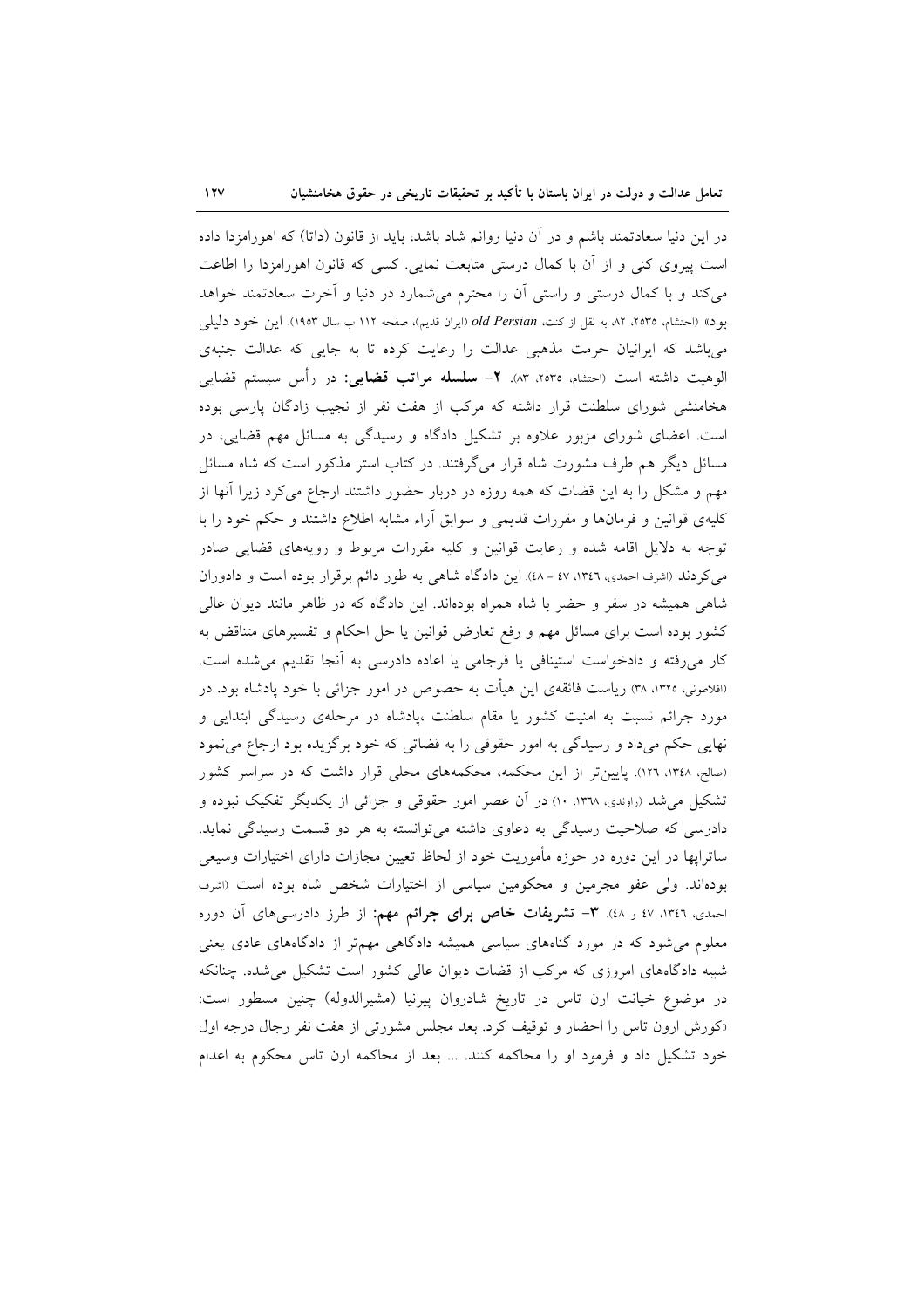گردید» (اشرف احمدی، ۱۳٤٦، ٤٧ و ٤٨). **٤– نحوه صدور حکم:** اولاً: در این دوره بدون وجود دلایل و ثبوت تقصیر حکم به کیفر صادر نمیشده است (اشرف احمدی، ۱۳٤٦، ٤٩). ثانیاً: در عصر هخامنشی در عین وجود مجازاتهای شدید مشاهده می شود که به علت عدالت خواهی پادشاهان غالباً با در نظر گرفتن اوضاع و احوال متهم از قبیل پیشینهی کیفری یا به جهت انجام خدمتی نسبت به شاه و کشور تعیین مجازات می شده و درست مانند قوانین امروز کیفیات مخففه مورد نظر بوده است. چنانکه اگر کسی در مرتبه اول مرتکب گناهی می شد که مجازاتش اعدام بود در صورتی که پیشنهی کیفری نداشت، اعدام نمیگشت و به مجازات خفیفتری محکوم می شد و اگر در مرتبه اول گناه کوچکتری مرتکب شده بود مورد عفو واقع می شد (اشرف احمدی، ١٣٤٦، ٦٣- ٢٤). ٥– **شرايط برگزيده شدن بكار قضا**: آنچه از وقايع تاريخي استنباط می شود در این دوره از شرایط برگزیده شدن بکار قضا، شهرت به عدالت، امانت و ایرانی بودن، بي طمعي، بي غرضي و داشتن اطلاعات لازم و كارآزمودگي كافي و سالخوردگي بوده است و این معنی از مطالعه تاریخ این دودمان و مجموع نوشتههای مورخین بدست می آید. زیرا درباره قضاتی که از طریق عدالت منحرف شدهاند یا رشوهخواری کردهاند مجازاتهای سخت و شدید اجرا شده است (اشرف احمدی، ۱۳٤٦، ۵۹- ۵۰). ٦- تشویق به داوری: در عصر هخامنشی برای آنکه کار محاکمات قضایی به درازا نکشد و نیز هر نوع مرافعه در مدت معین به سرانجام رسد به طرفین دعوی پیشنهاد سازش از طریق داوری می کردند تا اختلاف به وسیله داور منتخب طرفین به طور مسالمت اَمیز حل شود (راوندی، ۱۳۳۸، ۱۰). حتی خود شخص شاه نیز در روزهای بار عام با یاری و معاضدت مغان به داوری می نشست (امین، ۱۳۸۲، ۹۰) و به حل و فصل اختلافات مردم میپرداخت.

### نتىحە

اطلاعات ما درباره میراث گذشتگان مان بسیار ناچیز است به همان نسبت ادبیات موجود نیز ناقص و ناتمام خواهد بود. عظمت زیبایی و درایت هخامنشیان فراتر از آثار تمدن<sub>ی</sub> (از جمله شهرسازی معماری، نک Stierlin, pp. 88,89 ; pp. 122,131) در حوزه فرهنگی و شهرداری، قابل مطالعه است. بر همین اساس، وضعیت عدالت با تکیه بر دو منظر شکل و محتوا در عصر هخامنشی مورد بررسی قرار گرفت. ویژگی که بیش از سایر عناصر باعث استواری بهتر هخامنشیان در مقایسه با سایر یادشاهان ایرانی بود (896-Briant, p.893). حال با توجه به مباحث مطرح شده وجود تعاملی مثبت بین دولت و عدالت در حکومت هخامنشی، را با مولفههای اصلی این تعامل به عنوان یکی از کارکردهای اصلی این حکومت می توان به شکل زیر تبیین نمود: ١- اصولاً یکی از ممتازترین دلایلی که بر آن به عنوان ریشه عدالت در حکومتها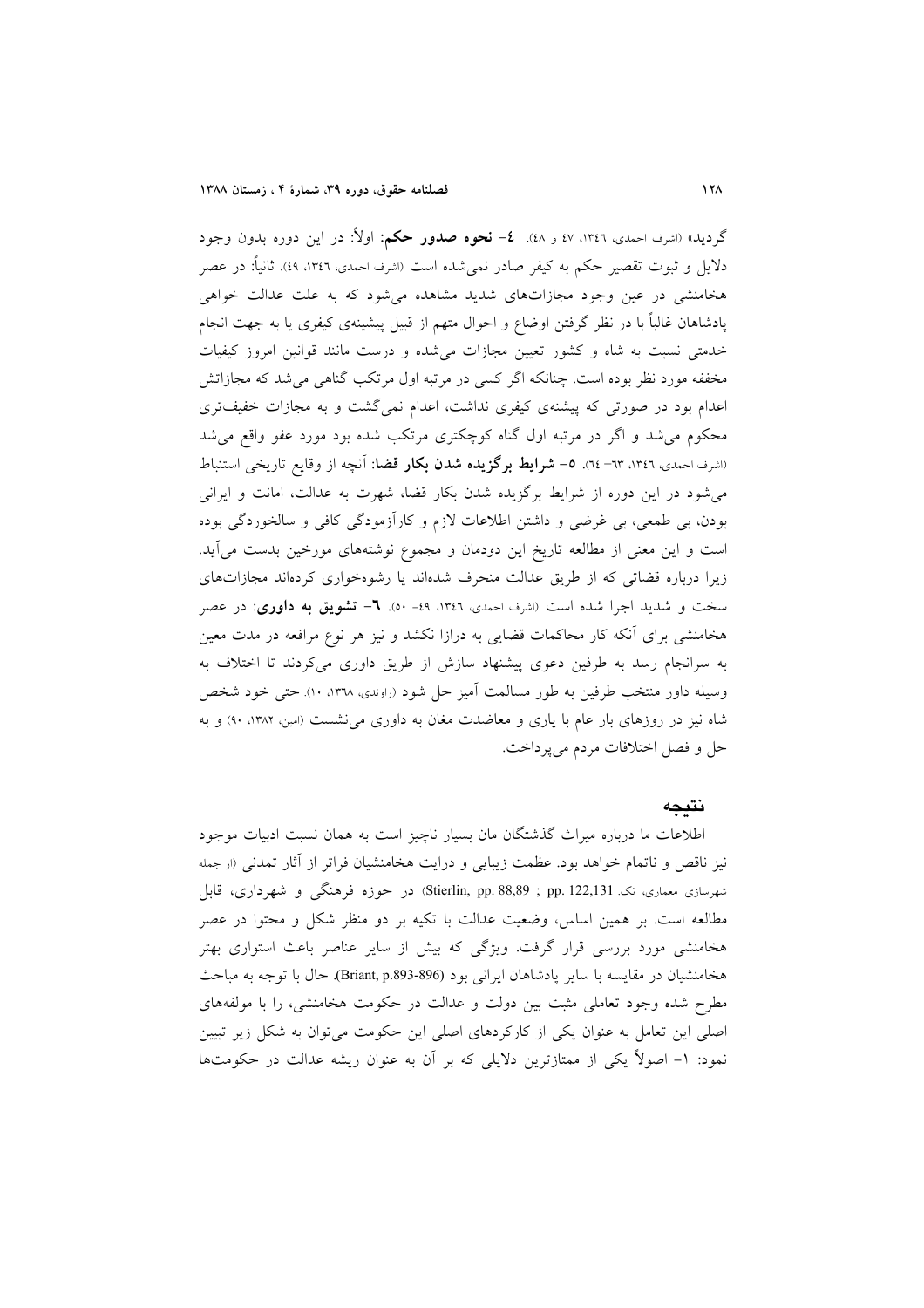می توان اشاره نمود اعتقادات دینی است. در حکومت هخامنشی هم از آنجا که سلطنت موهبتی الهي تلقى مى گشت كه از طرف اهورامزدا تفويض شده، بنابراين اجراى عدالت از جمله مسئولیتهای شرعی حکومت تلقی می شد و مانعی در جهت سوء استفاده شاهان از اختیارات خویش به حساب میآمد. ۲- وجود نوعی از تفکیک مسئولیتها و تقسیم قدرت عمودی در ساختار حکومت هخامنشی و همچنین کنترل دقیقی که بر استانداران و کارگزاران دولتی از طرف حکومت مرکزی برای وصول مالیاتها و نحوه رفتار با مردم صورت می گرفت باعث ایجاد سلامت در ساختار حکومت می گشت. این مساله برای تدارک عدالت سیاسی و قضایی بسیار سودمند بود. ۳- در حکومت هخامنشی قوانین و عرفهایی وجود داشته که برای خود پادشاهان نیز غیرقابل تخطی تلقی می شده است و اساساً قانون محوری مقدمهای برای عدالت محسوب می شود. به همین نسبت نظام قضایی نیز از استقلال مطلوبی برخوردار بود. ٤. در منشور حقوق بشر کورش که بعد از وی توسط سایر یادشاهان هخامنشی نیز محترم شمرده شد، حقوقی بنیادین برای انسانها ذکر شده که اجرای اَن در دنیای امروز هم هنوز به طور کامل محقق نشده و با مشکلاتی رو به رو است. پس بیان آن در ۲۵۰۰ سال پیش از این مایهی شگفتی است. ٥. در الواح گلی به دست آمده از تخت جمشید مواردی شگفتانگیز از شرایط و حقوق کار در عصر هخامنشی دیده می شود از جمله تساوی حقوق کارگران زن و مرد، حقوقی که برای حمایت از زنان برقرار شده بود و همچنین مواردی از تامین و حمایت اجتماعی که در أن است، حکومت هخامنشی را به معیارهای دولتهای رفاه امروزی نزدیک می کند. ٦. اصلاحاتی که داریوش در زمینه وضعیت مالیاتی و پولی کشور برقرار کرد خود موجب عادلانه تر شدن رابطه حکومت با مردم شد. این امور اساساً قابل مقایسه با نظام تبعیض آمیز یونانی نبود. ۷. نظام قضایی هخامنشی که با تاکید بر بی طرفی قاضی و برخورد سخت با تخلفات قضات عمل می کرده و همچنین سلسله مراتبی که برای حل و فصل اختلافات بین مردم وجود داشته خود دلیلی بر وجود عدالت میباشد. بنابراین، می توان نتیجه گرفت مولفههایی که برای اثبات عدالت در یک حکومت مورد نیاز است در مقایسه با حکومتهای همعصر، در حکومت هخامنشی به صورت قابل توجهی موجود بوده است بطوری که با توجه به موارد ذکر شده حکومت هخامنشی را می توان در عصر خود از جمله عادلانهترین نظامهای سياسى دانست.

## منابع و مأخذ

## الف– فارسى ۱. احتشام، مرتضی(۲۵۳۵)، **ایران در زمان هخامنشیان**، شرکت سهامی کتابهای جیبی، تهران، چاپ اول.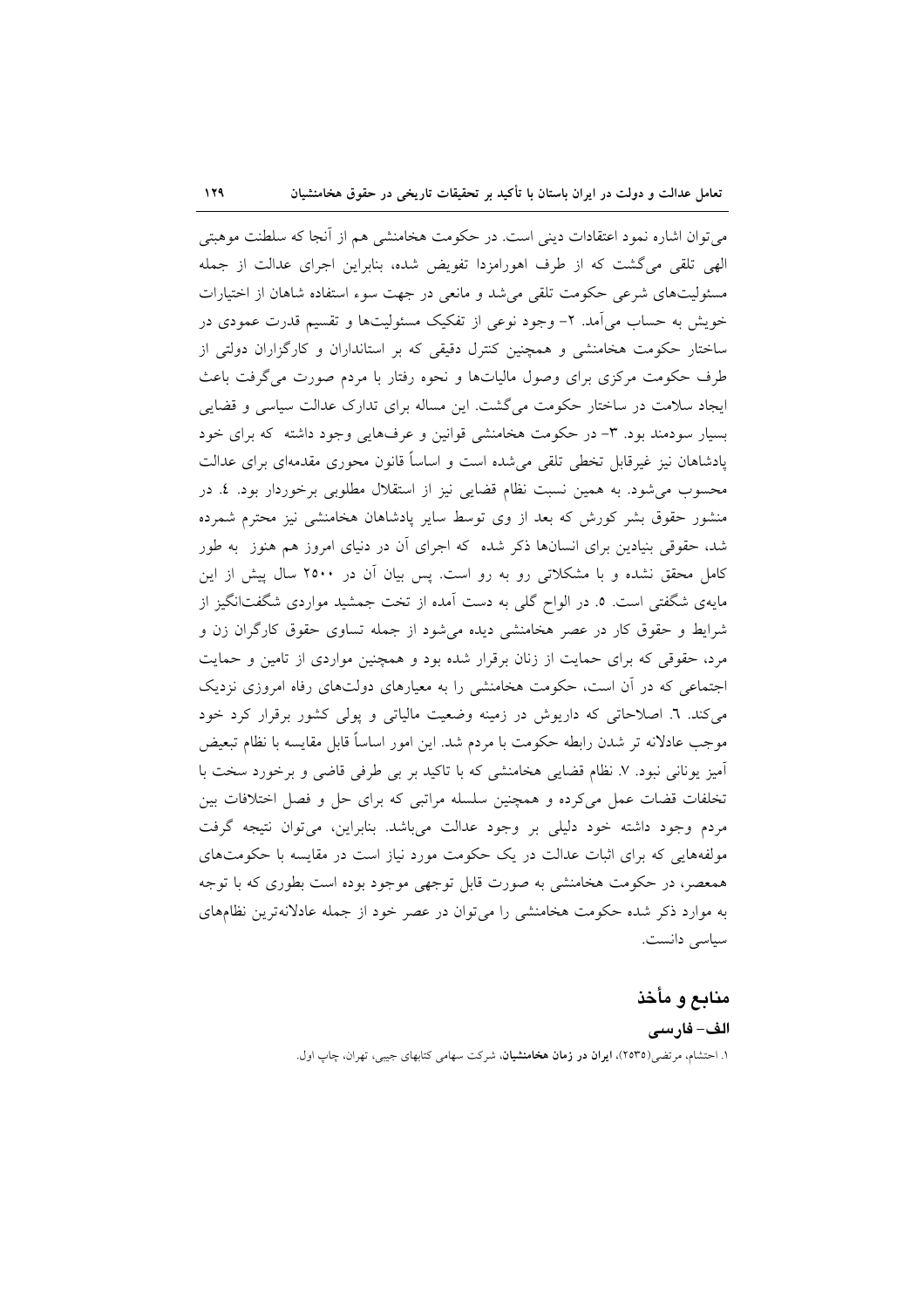۲. اشرف احمدی، احمد(۱۳٤٦)، قانون و دادگستری در شاهنشاهی ایران باستان، انتشارات وزارت فرهنگ و هنر. ۳. افلاطونی، ارسطو، (۱۳۲۵)، حقوق در ایران باستان، شرکت سهامی طبع ایران. ٤. امين، سيد حسن،(١٣٨٢)، تاريخ حقوق ايران، انتشارات دائره المعارف ايرانشناسي، چاپ اول. ۵. اومستد، آلبرت تن|یک، (١٣٨٦)، **تاریخ شاهنشاهی هخامنشی**، ترجمه محمد مقدم، امیرکبیر، تهران، چاپ هفتم. ٦. بریان، پی یر، (١٣٨١)، **امپراتوری هخامنشی**، ترجمه ناهید فروغان، نشر قطره، تهران، چاپ اول. ۷. بیات، عزیزالله، (۱۳۷۰)، کلیات تاریخ ایران از آغاز تا مشروطیت با ذکر اسناد و مآخذ آن، مؤسسه مطالعات و انتشارات تاريخي، چاپ اول. ٨ بياني، شيرين، (١٣٨١)، تاريخ ايران باستان، سمت، تهران. ۹. پیرنیا، حسن، (بی تا)، **تاریخ ایران از آغاز تا انقراض ساسانیان**، انتشارات کتابخانه خیام، بیجا. ۱۰. جعفری تبار، حسن، (۱۳۸٤)، «همم شهریاری، همم موبدی»، مجله دانشکده حقوق و علوم سیاسی، شماره ۷۰، زمستان. ١١. جعفری ندوشن، علی اکبر، (١٣٨٣)، **تفکیک قوا در حقوق ایران***، آمریکا و فرانسه*، مرکز اسناد انقلاب اسلامی، چاپ اول. ۱۲. رازی، عبدالله، (۱۳۸۵)، **تاریخ کامل ایران**، انتشارات اقبال، تهران، چاپ بیستم. ۱۳. راوندی، مرتضی، (۱۳٦۸)، **سیر قانون و دادگستری در ایران**، نشر چشمه و کتابسرای بابل، چاپ اول. ١٤. رضايي، عبدالعظيم، (١٣٧٥)، تاريخ ده هزار ساله ايران، جلد اول، انتشارات اقبال، چاپ هفتم. ١٥. زرين كوب، عبدالحسين، (١٣٦٤)، تاريخ مردم ايران، اميركبير، تهران، چاپ اول. ١٦. زرين كوب، عبدالحسين، (١٣٧٥)، **روزگاران ايران گذشته**، انتشارات سخن، تهران. ۱۷. زرین کوب، عبدالحسین و روزبه، (۱۳۸٦)، **تاریخ ایران باستان**، سمت، تهران، چاپ چهارم. ۱۸. سایکس، ژنرال سرپرسی، (۱۳۲۳)، **تاریخ ایران**، ترجمه سید محمد تقی فخرداعی گیلانی، نشر وزارت فرهنگ، چاپ اول. ۱۹. شاندور، آلبر، (۱۳۷۹)، **کورش**، ترجمه محمد قاضی، انتشارات زرین، تهران، چاپ ششم. ۲۰. شایان، فریدون، (۱۳۵۱)، **سیری در تاریخ ایران باستان**، انتشارات رز، تهران، چاپ اول. ٢١. صالح، على باشا، (١٣٤٨)، **سركذشت قانون يا مباحثى از تاريخ حقوق**، دانشگاه تهران. ۲۲. علی آبادی، محمد حسین، (۱۳٤٥)، **تاریخ حقوق ایران**، دانشکده حقوق و علوم سیاسی و اقتصادی. ۲۳. عمید زنجانی، عباسعلی، (۱۳۸۵)، حقوق اساسی ایران، نشر دانشگاه تهران. ٢٤. فرای، ریچارد نلسون، (١٣٨٥)، میراث باستانی ایران، ترجمه مسعود رجب نیا، شرکت انتشارات علمی و فرهنگی، چاپ هفتم ۲۵. قاضی، ابوالفضل، (۱۳۸۳)، حقوق اساسی و نهادهای سیاسی، میزان، چاپ دوازدهم. ٢٦. قاضی، ابوالفضل، (١٣٧٥)، **گفتارهایی در حقوق عمومی**، نشر دادگستر، چاپ اول. ۲۷. کخ، هایده ماری، (۱۳۷۸)، **پژوهشهای هخامنشی**، ترجمه امیر حسین شالچی، تهران، نشر آتیه، چاپ اول. ۲۸. کخ، هایده ماری، (۱۳۸۵)، **از زبان داریوش**، ترجمه پرویز رجبی، نشر کارنگ، چاپ یازدهم. ۲۹. کلی یو(۱۳۳٦)، **تاریخ هردوت**، ترجمه هادی هدایتی، دانشگاه تهران. ۳۰. کوک، جان مینوئل، (۱۳۸۳)، **شاهنشاهی هخامنشی**، ترجمه مرتضی ثاقب فر، ققنوس، تهران. ۳۱. گرانتوسکی، ادوین اَریدوویچ و دیگران، (۱۳۸۲)، **تاریخ ایران باستان تا امروز**، ترجمه کیخسرو کشاورزی، مروارید، تھ ان، چاپ دوم. ۳۲. گریشمن، رومن، (١٣٧٤)، **ایران از آغاز تا اسلام**، ترجمه محمد معین،شرکت انتشارات علمی و فرهنگی، چاپ دهم. ۳۳. لوکوک، پی یر، (۱۳۸۱)، **کتیبههای هخامنشی**، ترجمه نازیلا خلخالی، نشر فرزان روز. ٣٤. منتسكيو(١٣٢٤)، روح القوانين، ترجمه على اكبر مهتدى، بي نا. ۳۵. ناردو، دان، (۱۳۷۹)، امپراطوری ایران، ترجمه مرتضی ثاقب فر، ققنوس، تهران. ۳٦. هاشم زاده هریسی، هاشم، (١٣٨٤)، گف<mark>تارهایی در حقوق اساسی کابردی</mark>، نشر میزان، چاپ اول.